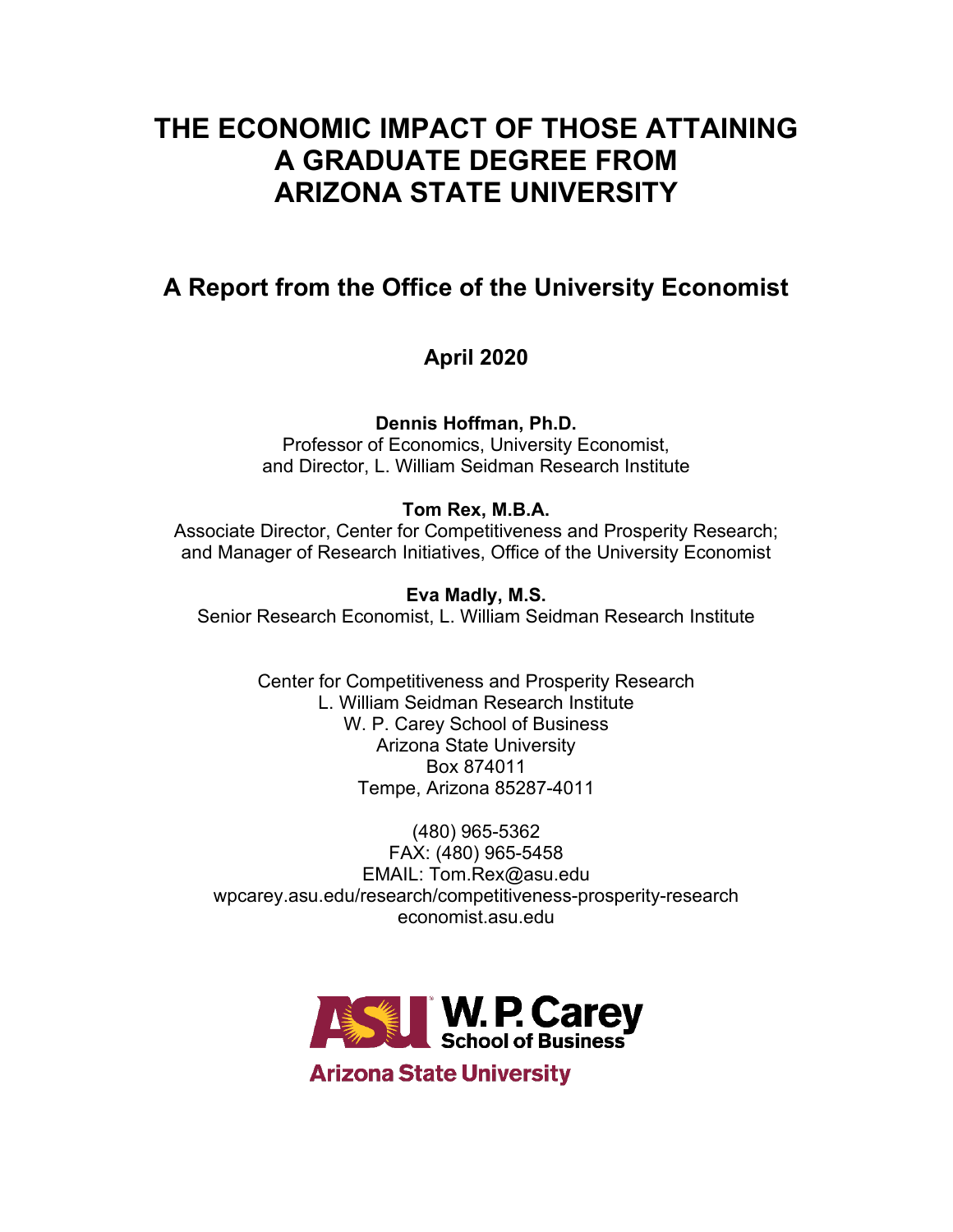#### **SUMMARY**

The total worldwide earnings of Arizona State University graduate-degree holders as of March  $2020$  — based on 20[1](#page-1-0)8 earnings data — is estimated at \$11.5 billion.<sup>1</sup> The estimated earnings of those individuals living in one of the 50 U.S. states or the District of Columbia is \$10.4 billion.

Arizona State University graduate-degree holders living in Arizona had earnings of \$5.6 billion — 48.7 percent of the international total and 53.7 percent of the domestic total. These individuals paid taxes of between \$398 million and \$476 million to Arizona state and local governments based on their earnings. Of this amount, Arizona's state government received between \$226 million and \$270 million.

A highly disproportionate share of ASU graduate-degree holders live in the Phoenix area. Among the metro area's major cities, the number of ASU graduate-degree holders per 1,000 residents is highest in Tempe. Scottsdale, Chandler, and Gilbert also are popular. A disproportionate share of ASU graduate-degree holders live in the balance of Arizona and in other western states.

The analysis described in this report uses the ASU alumni dataset as of March 4, 2020 that included 142,328 individuals who have earned a graduate degree. The alumni database used for this analysis includes the current age of each individual, their place of residence (country, state/province, city, and postal code), graduation year, and information related to the degree earned (degree level, diploma, academic plan description, school, and campus). However, the workforce status and earnings of the graduate-degree holders are not known.

Based on national earnings data by level of degree earned (doctorate, professional, and master's) and age, and Arizona earnings data by field of study, an earnings figure was imputed to each individual in the alumni database. The earnings of each graduate was then adjusted to account for the share of individuals not active in the workforce, based on the age of each individual and their degree level. The \$11.5 billion estimate is the aggregate adjusted earnings of the 142,328 individuals.

Earnings increase substantially with educational attainment. Nationally, particularly large increases occur with the completion of professional and doctorate degrees.

<span id="page-1-0"></span><sup>1</sup> Earnings are limited to the amount of compensation received for participation in the workforce. Most individuals also receive income from other sources, such as investments. The impacts estimated in this report are limited to the earnings of the ASU graduate-degree holders.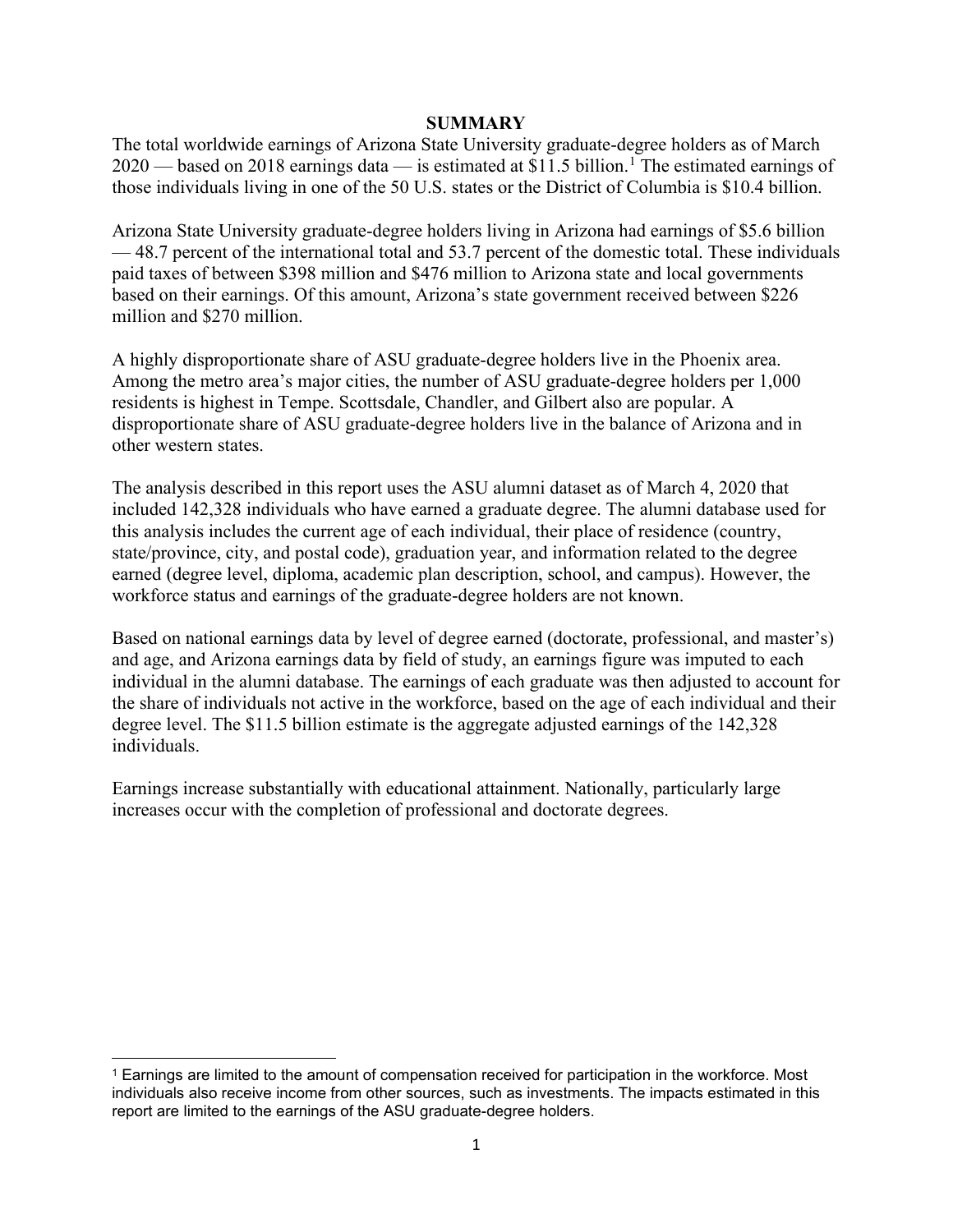## **DATASETS AND DESCRIPTIVE STATISTICS**

#### **ASU Alumni Database**

As of March 4, 2020, the alumni database of those who have received a graduate degree from Arizona State University contained 142,328 living individuals. These individuals have earned 151,861 graduate degrees from ASU, with some individuals earning as many as four graduate degrees from ASU. For those individuals earning more than one degree, the highest degree (for example, the doctorate degree for an individual earning both a master's degree and a doctorate degree from ASU) is recorded in the database. For those earning more than one master's degree as their highest degree, the most recent degree is recorded in the database.

The version of the alumni database used for this analysis includes the current age of each individual, their place of residence (country, state/province, city, and postal code), graduation year, and information related to their degree (degree level, diploma, academic plan description, school, and campus). From the age and year of graduation, age at graduation was calculated.

The workforce status and earnings of the graduate-degree holders are not known. Though the employer is identified for 26 percent of the alumni and the job title is provided for 21 percent, this information may not be current and provides limited value in assessing the likely earnings of the individual. Based on national earnings data and information from the alumni database, an earnings figure is imputed for each individual in the database, as described later in this paper.

#### **Geography of Residence**

The United States, including its territories, is the home of 130,642 (95.7 percent) of the 136,534 ASU graduate-degree holders whose place of residence is known. ASU graduate-degree holders live in 115 other countries. The most common countries of those living outside the United States follow:

- China: 1,796
- India: 1,571
- Canada: 467
- Taiwan: 250
- Mexico: 200
- South Korea: 181
- Japan: 115

Map 1 displays ASU graduate-degree holders by country.

Of the 130,642 U.S. residents, 307 live in U.S. territories or are serving overseas. Of those 130,335 living in one of the 50 states or the District of Columbia, 54.9 percent (71,521) live in Arizona. Nearly 1 percent of the state's residents are ASU graduate-degree holders.

ASU graduate-degree holders live in each of the other states, as seen in Map 2. While the largest number (14,429) live in California, the proportion of the state's population who are ASU graduate-degree holders is higher in six other states than in California. The following figures are the number of ASU graduate-degree holders per 1 million residents: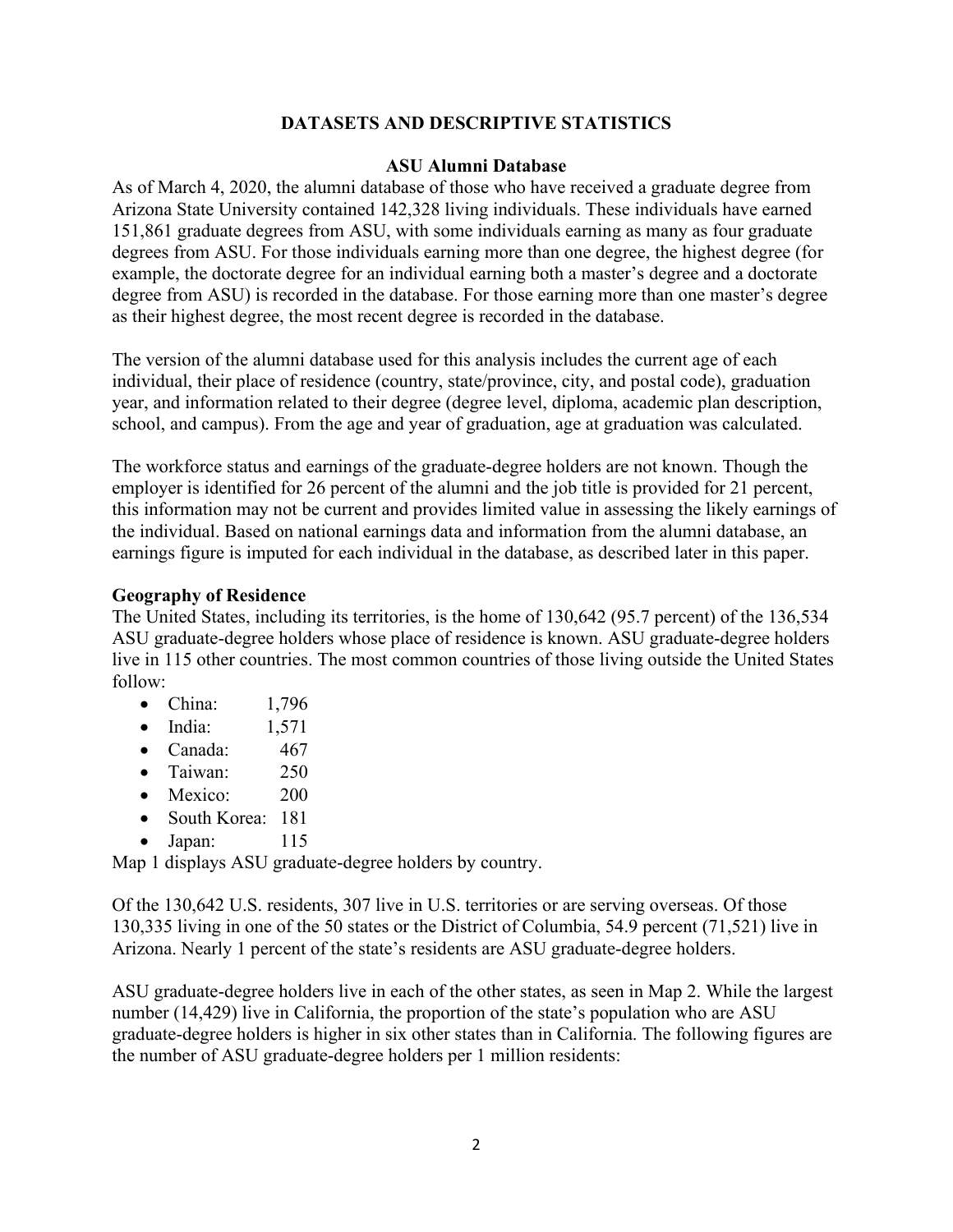- New Mexico: 657
- Utah: 528
- Colorado: 515
- Oregon: 484
- Washington: 439
- Idaho: 377
- California: 365
- District of Columbia: 360
- Nevada: 345

The only other states with more than 200 ASU graduate-degree holders per 1 million residents are Alaska, Montana, Wyoming, and Hawaii.

## **MAP 1 NUMBER OF LIVING ARIZONA STATE UNIVERSITY GRADUATE-DEGREE HOLDERS BY COUNTRY**

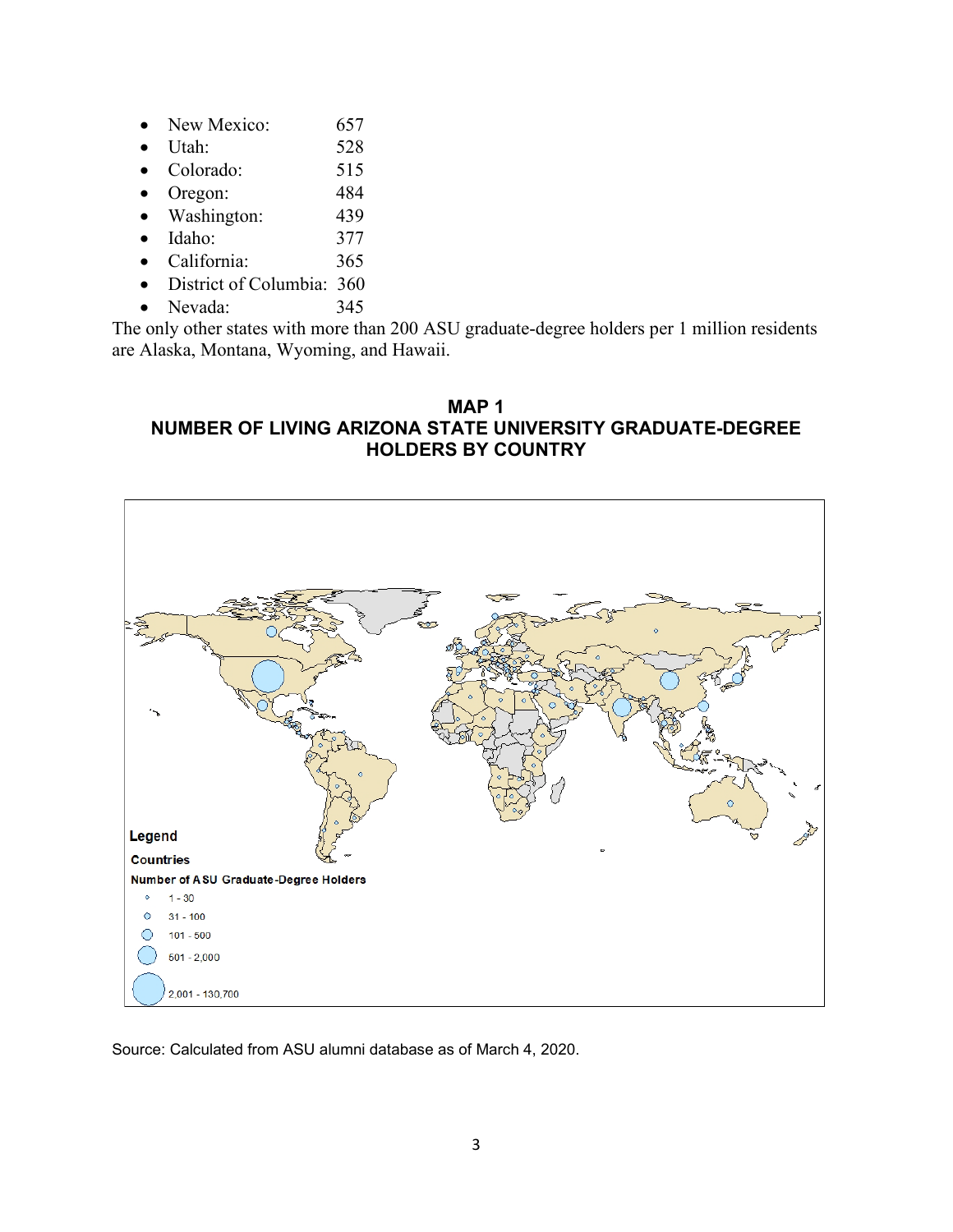## **MAP 2 NUMBER OF LIVING ARIZONA STATE UNIVERSITY GRADUATE-DEGREE HOLDERS BY U.S. STATE**



The location of ASU graduate-degree holders depends on several factors: residence before attending ASU (or residence while enrolled online), appropriate job opportunities, and a variety of quality-of-place factors (the latter are especially important among retirees). ASU graduatedegree holders have a strong geographic preference for the western United States. Expressed as a share of the population, the southern states not adjacent to the Atlantic Ocean are the least common places of residence of ASU graduate-degree holders, with fewer than 65 ASU graduatedegree holders per 1 million residents in Alabama, Kentucky, Louisiana, Mississippi, and West Virginia.

Using the zip code, residents of Arizona were placed into three subregions: Metropolitan Phoenix (Maricopa and Pinal counties), Metropolitan Tucson (Pima County), and the balance of the state (the other 12 counties). Of those ASU graduate-degree holders living in Arizona, 90.3 percent (64,553) live in Metro Phoenix. Metro Tucson is home to 4.6 percent (3,286). The remaining 5.1 percent (3,682) live in the balance of the state.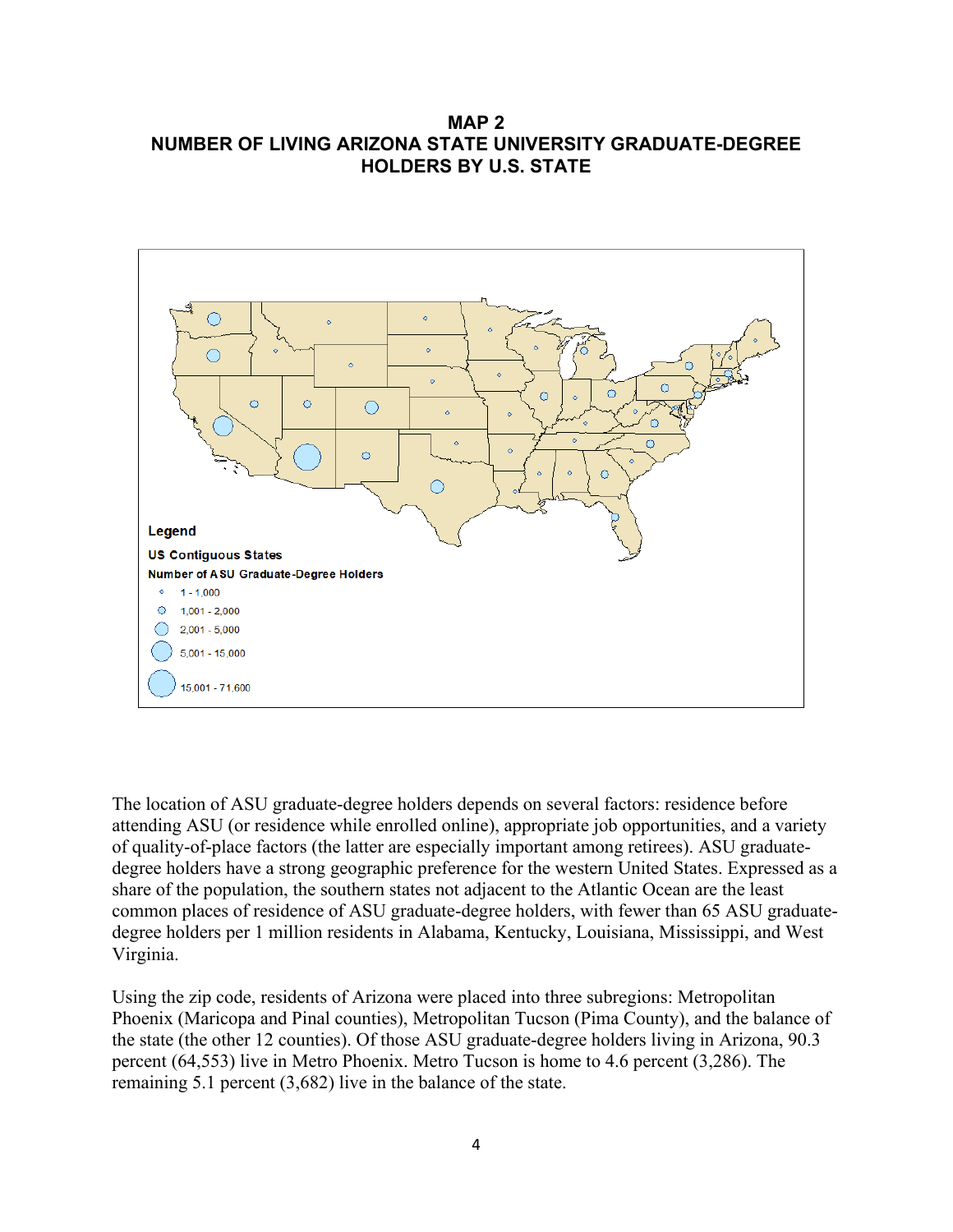The city names in the alumni database correspond to the city assigned to each zip code, which may not correspond to city boundaries. The largest number of ASU graduate-degree holders living in Arizona live in zip codes assigned to Phoenix (17,788), followed by Tempe (10,830), Scottsdale (6,974), Chandler (6,393), Mesa (6,300), Gilbert (4,627), and Tucson (2,870). Map 3 displays the distribution across the state.

## **MAP 3 NUMBER OF LIVING ARIZONA STATE UNIVERSITY GRADUATE-DEGREE HOLDERS BY ARIZONA CITY**

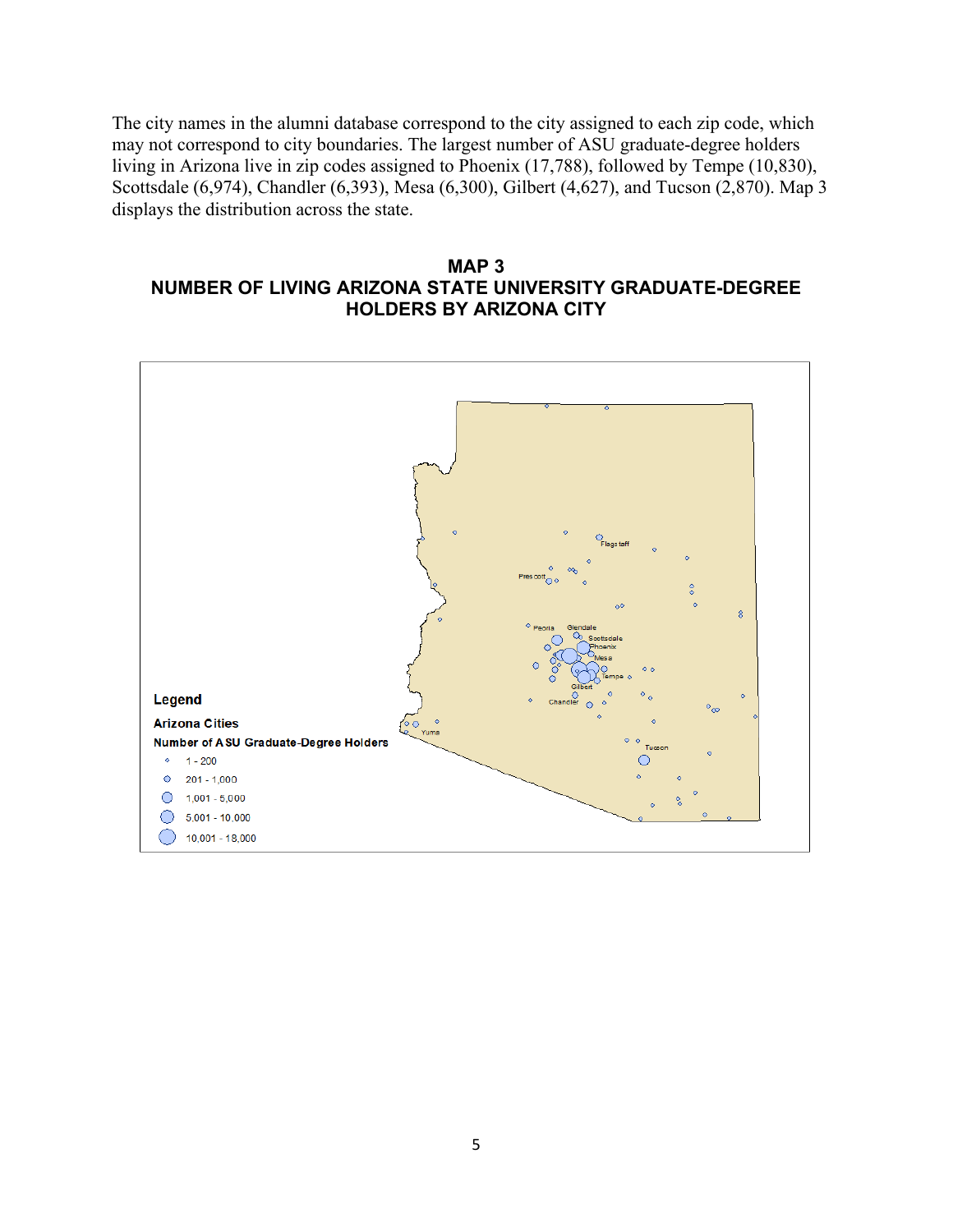Expressed per 1,000 residents, the ranking of ASU graduate-degree holders by Arizona city is considerably different:

- Cave Creek 88
- Tempe  $57$
- Litchfield Park 52
- Paradise Valley 40
- Scottsdale 28
- Chandler 24
- Pinetop-Lakeside 23
- Carefree 23
- Gilbert 18

## **Degree Earned**

Of the 142,328 ASU graduate-degree holders, 7,385 (5.2 percent) earned a juris doctor degree (also known as a "professional" degree), 15,346 (10.8 percent) hold a doctorate, and 119,597 (84.0 percent) have a master's degree as their highest degree. The most common graduate degrees of ASU graduate-degree holders are shown in Chart 1.

The colleges from which the degrees were granted are shown in Chart 2. The variation in the number depends in part on when the earliest living degree holder graduated from a college. This is shown in parentheses after the college's name.

### **Age, Year of Graduation, and Age at Graduation**

The age of ASU graduate-degree holders as of March 4, 2020 by five-year age group is shown in Chart 3. The mean is 49, median is 46, and mode is 29. The individual's age at the time of graduation is displayed in Chart 4. The mean is 32, median is 30, and mode is 26.

The year of graduation is presented in Chart 5. The mean is 2002, median is 2006, and mode is 2019.

#### **Measures of Earnings**

Since the alumni database does not include a measure of earnings, other sources of earnings data are used to impute an estimate of earnings for each ASU graduate-degree holder, based on their age, degree level, and field of degree. National workforce participation rates are applied by age and degree level.

#### **Current Population Survey**

The Current Population Survey (CPS) provides national data on the mean and median earnings of those 25 and older with earnings by age group and educational attainment. In each crosstabulation of 10-year age group and educational attainment category, mean earnings is greater than median earnings — generally by at least 15 percent and by as much as 40 percent. The mean is substantially higher than the median due to more variation in the half of the earnings distribution above the median than in the half below the median. In particular, a small proportion of workers report extremely high earnings. The differential between the mean and median is greatest among those with professional and doctoral degrees and least among those without a bachelor's degree.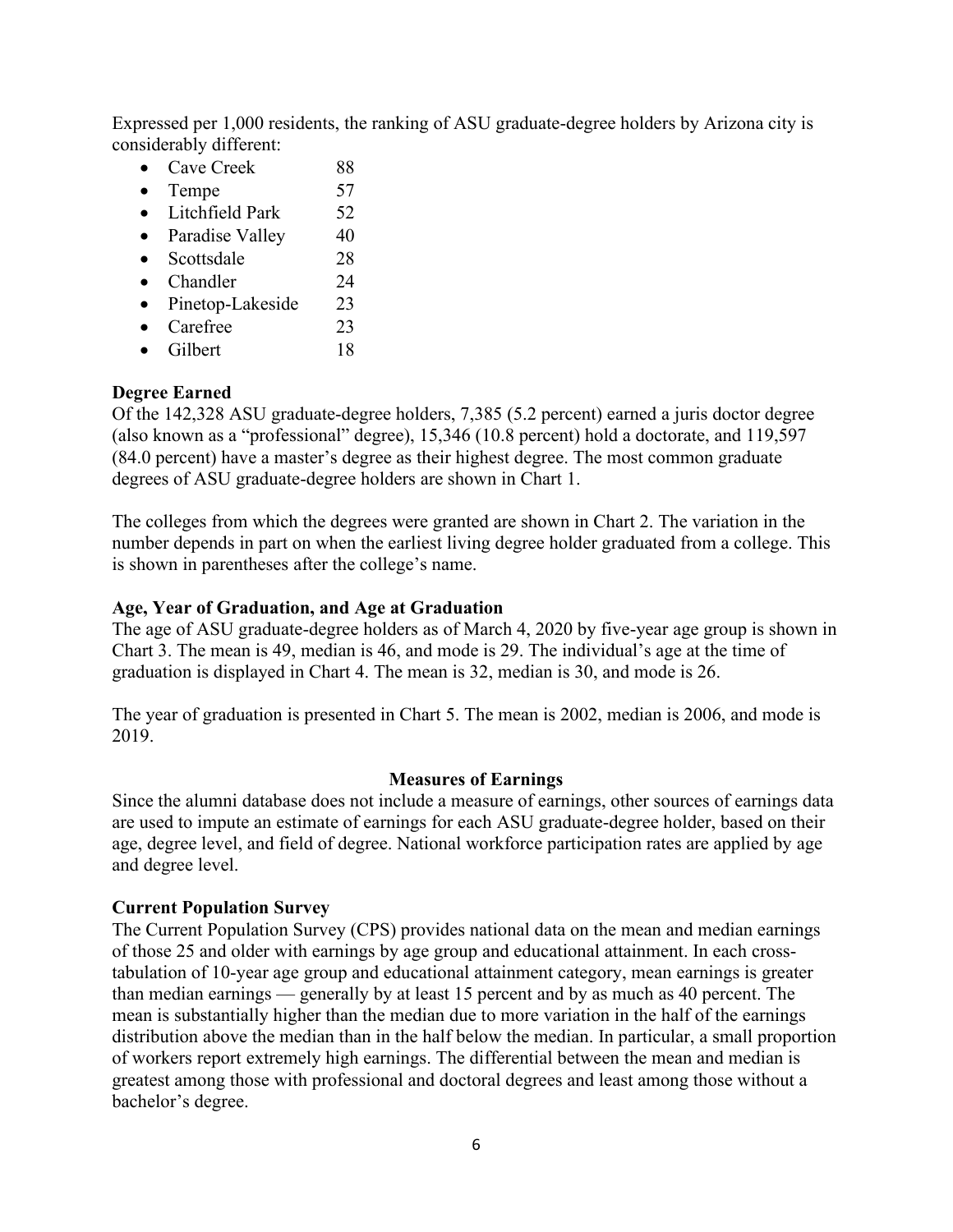## **CHART 1 NUMBER OF LIVING ARIZONA STATE UNIVERSITY GRADUATE-DEGREE HOLDERS BY TYPE OF DEGREE**



**MASTER'S DEGREES**

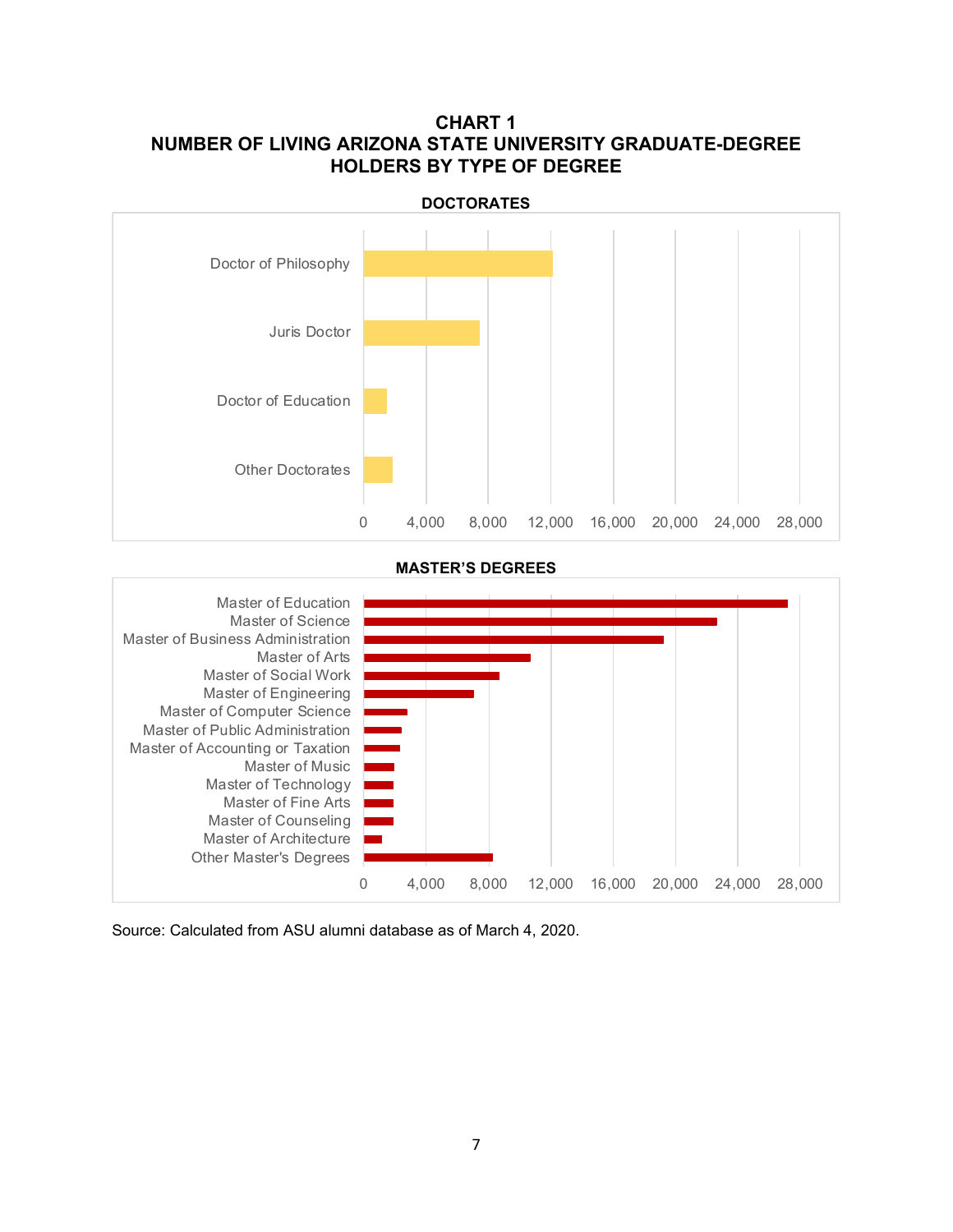## **CHART 2 NUMBER OF LIVING ARIZONA STATE UNIVERSITY GRADUATE-DEGREE HOLDERS BY COLLEGE**



Source: Calculated from ASU alumni database as of March 4, 2020.



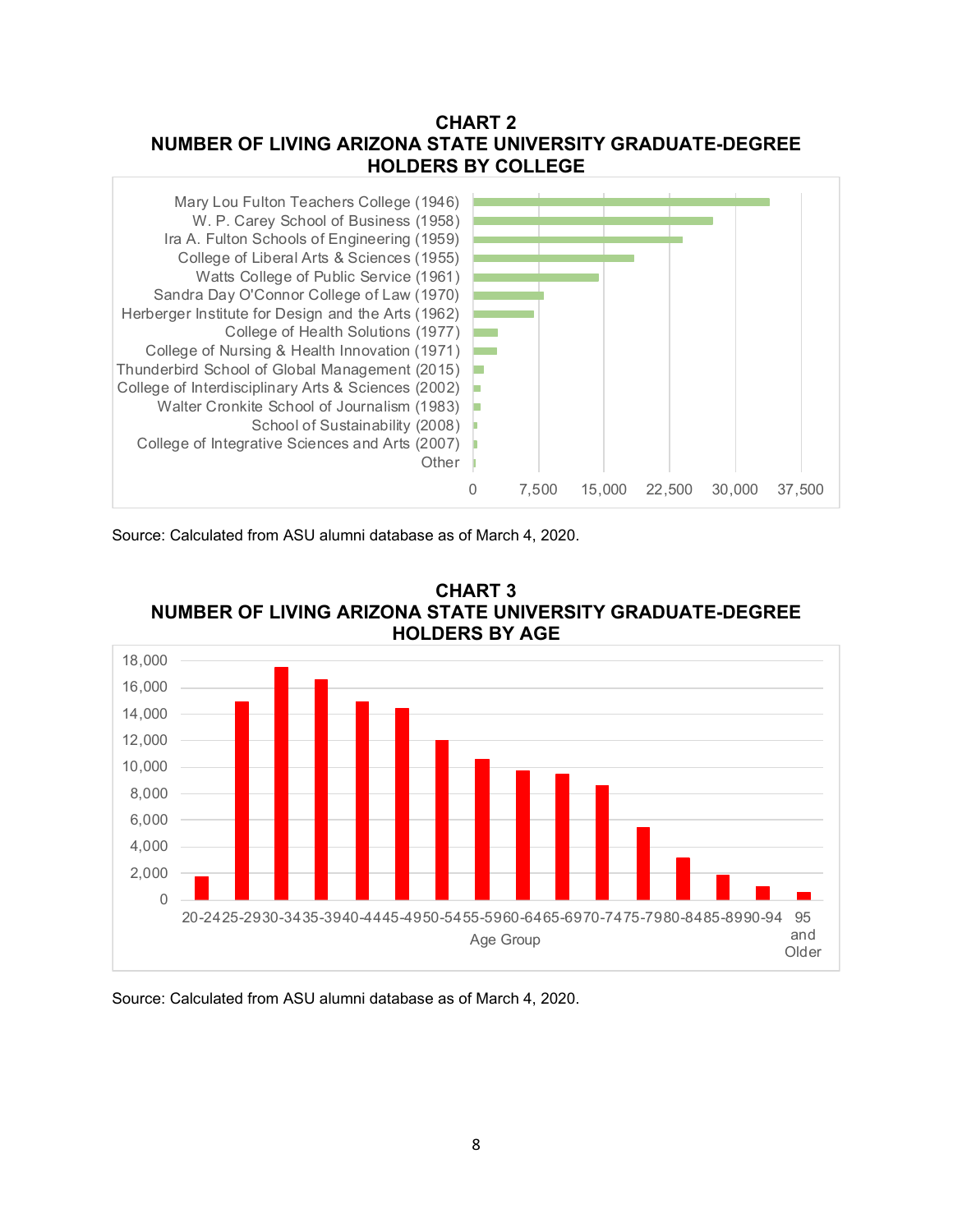

**CHART 4 NUMBER OF LIVING ARIZONA STATE UNIVERSITY GRADUATE-DEGREE HOLDERS BY AGE AT GRADUATION**

Source: Calculated from ASU alumni database as of March 4, 2020.



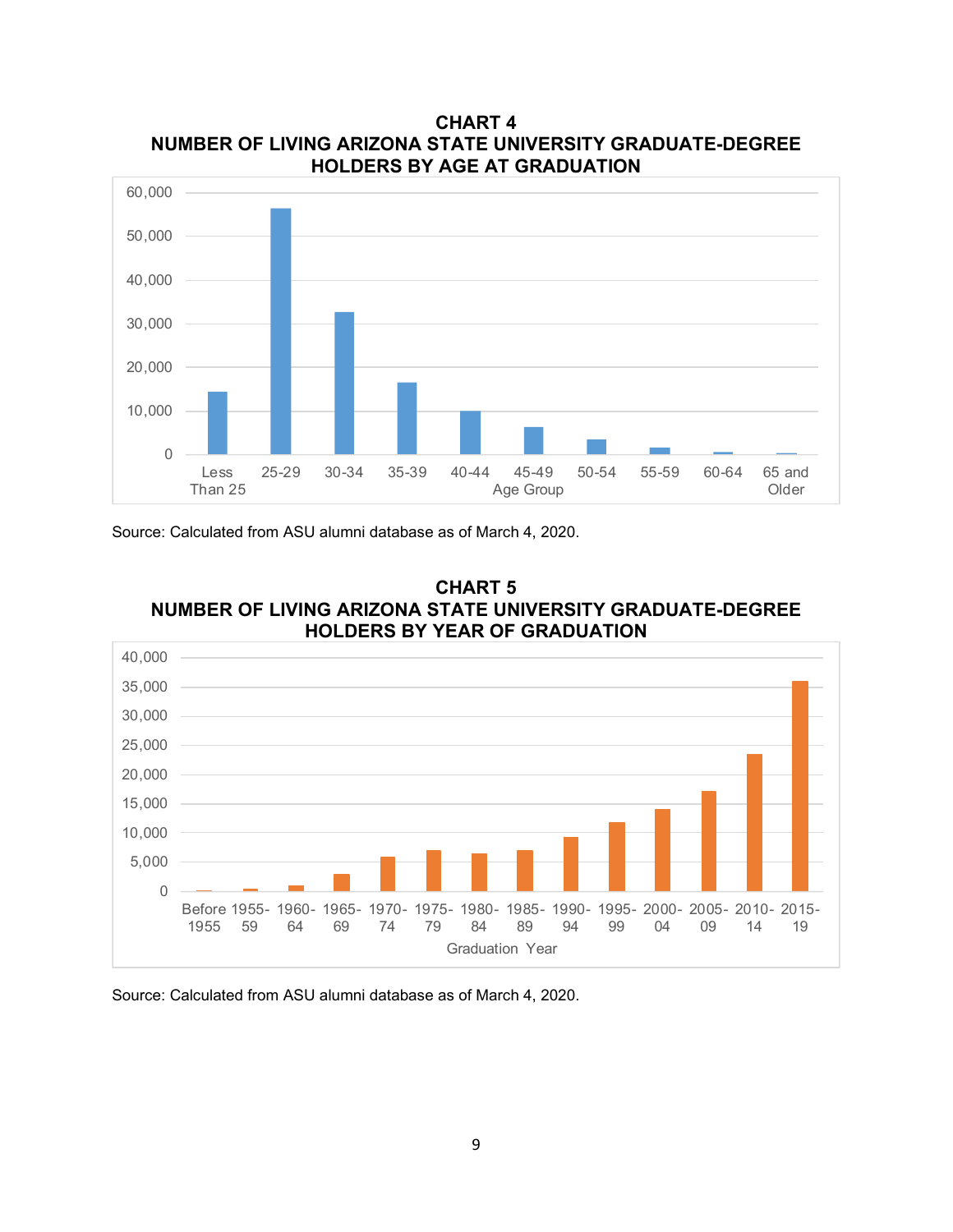The CPS provides two sets of earnings data by age group and educational attainment — one based on all individuals who had earnings during a year regardless of the number of hours worked and one limited to those who worked full-time and year-round. Since the latter controls for the number of hours worked, it is more reliable in making comparisons across age groups and educational attainment categories. The former is used to impute the earnings of ASU graduatedegree holders, a portion of whom (particularly those of traditional retirement age) presumably work less than full-time and year-round.

Due to the small sample size of the CPS, sampling error is significant, especially for smaller population groups, such as when the data are cross-tabulated by age and educational attainment. The sampling error is apparent when comparing results year by year. No adjustment has been made to the latest data for 2018.

Earnings increase with the level of educational attainment, as seen in Chart 6. The percentage increase in mean and median earnings from one educational attainment category to the next category is displayed in Chart 7 for the 35-to-44 age group (this age group was selected since most individuals with a graduate degree had earned their final degree by the age of 35). Along with receiving a bachelor's degree, receiving a professional or doctorate degree provides the greatest boosts in earnings.

Earnings also increase with age, though primarily only through age 44, as seen in Chart 8. In Chart 9, median earnings by age group and educational attainment are shown.



**CHART 6 EARNINGS BY EDUCATIONAL ATTAINMENT AMONG THOSE 25-TO-64 YEARS OF AGE WORKING FULL-TIME AND YEAR-ROUND, UNITED STATES, 2018**

Source: Calculated from U.S. Department of Commerce, Census Bureau, Current Population Survey.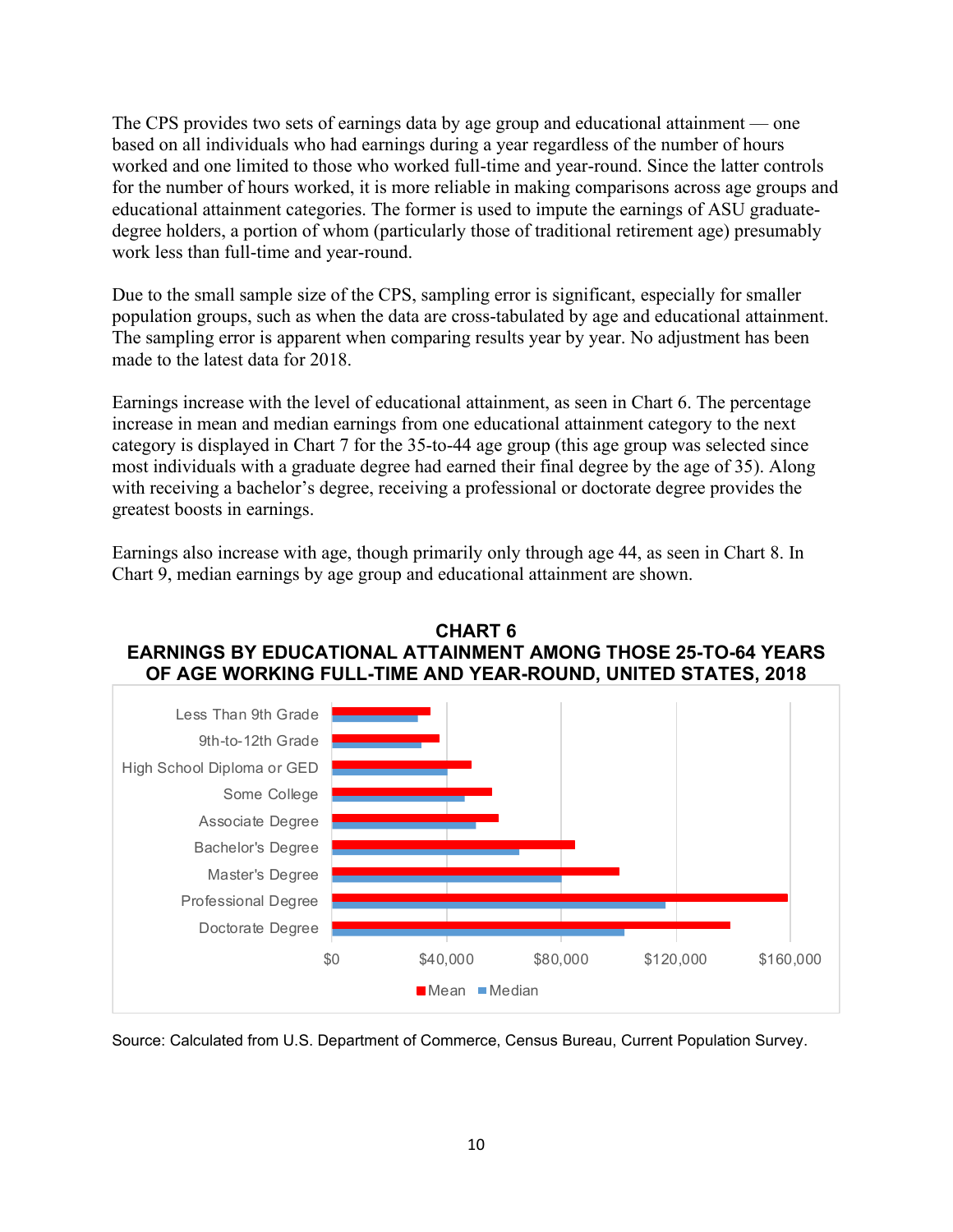## **CHART 7 PERCENTAGE INCREASE IN EARNINGS FROM ONE EDUCATIONAL ATTAINMENT CATEGORY TO THE NEXT CATEGORY AMONG THOSE 35-TO-44 YEARS OF AGE WORKING FULL-TIME AND YEAR-ROUND, UNITED STATES, 2018**



\* Without a high school diploma or GED, compared to those whose maximum educational attainment is less than ninth grade.

\*\* Compared to master's degree.

Source: Calculated from U.S. Department of Commerce, Census Bureau, Current Population Survey.

In addition to the earnings data, the CPS also provides the workforce participation rate by age group and level of degree (see Chart 10). The participation rate, which increases with educational attainment, does not vary much between the ages of 25 and 54, particularly among those with a graduate degree. The rate lowers between the ages of 55 and 64, particularly among those with limited educational attainment, and drops significantly at age 65 and beyond, though not as quickly among those with graduate degrees.

#### **Arizona Board of Regents**

Each year, the Arizona Board of Regents (ABOR) reports the earnings of ASU graduates who are working in Arizona. No information is available for ASU graduates working outside Arizona.

The latest ABOR report is for earnings in 2018 for graduates from 1990 through 2018, by year of graduation. Bachelor's degree graduates are tallied separately from those with a graduate degree, but information is not available by level of graduate degree (master's, professional, and doctorate). In addition to the basic data from the ABOR report, median earnings are reported by the Classification of Instructional Programs (CIP), with five graduation years aggregated (the first from 1994 through 1998 and the last from 2014 through 2018).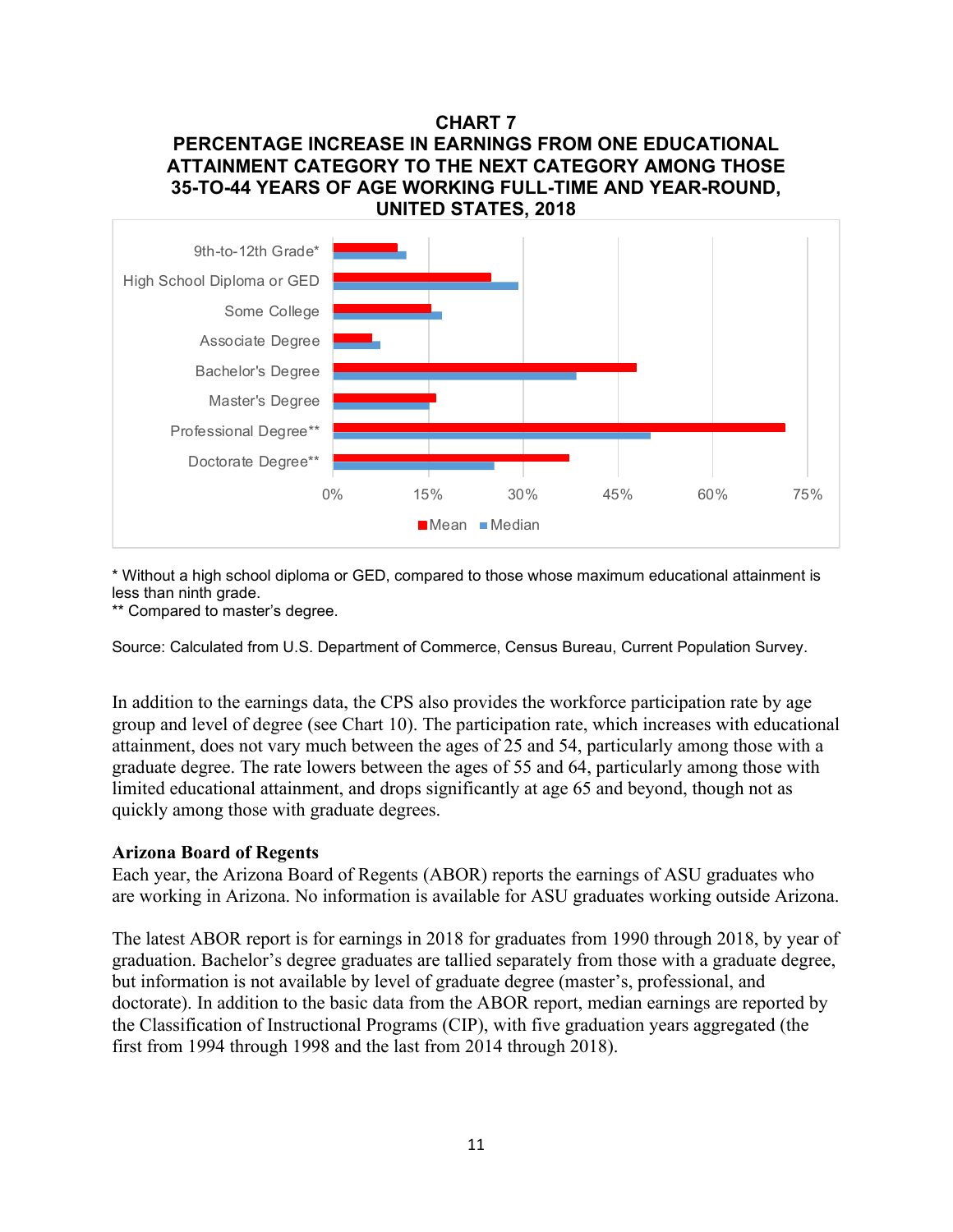

**CHART 8 EARNINGS BY AGE GROUP AMONG THOSE WORKING FULL-TIME AND YEAR-ROUND, UNITED STATES, 2018**

Source: Calculated from U.S. Department of Commerce, Census Bureau, Current Population Survey.

Since earnings vary by age, as seen in Charts 8 and 9, and since age is correlated to the year of graduation, considerable variation is seen in the median earnings of ASU graduate-degree holders by year of graduation (see Chart 11).

In most CIP categories and aggregations of graduation years, the number of individuals is small. The figures for graduates from 2014 through 2018, shown in Table 1, demonstrate the wide differential in earnings by CIP category.

#### **American Community Survey**

Descriptive data from the American Community Survey (ACS) specific to graduate-degree holders are provided in this subsection. The latest data are for 2018. The survey error from the ACS, though still substantial, is not as large as from the CPS, allowing state-level data to be analyzed.

Nationally, 12.6 percent of the 25-and-older population had earned a graduate degree in 2018. In Arizona, the proportion with a graduate degree was lower (11.2 percent). Arizona ranked 30th among the U.S. states and the District of Columbia. Arizona's proportion was less than the national figure for each type of graduate degree: 8.0-versus-9.0 percent for master's degrees, 1.8 versus-2.2 percent for professional degrees, and 1.3-versus-1.5 percent for doctorate degrees.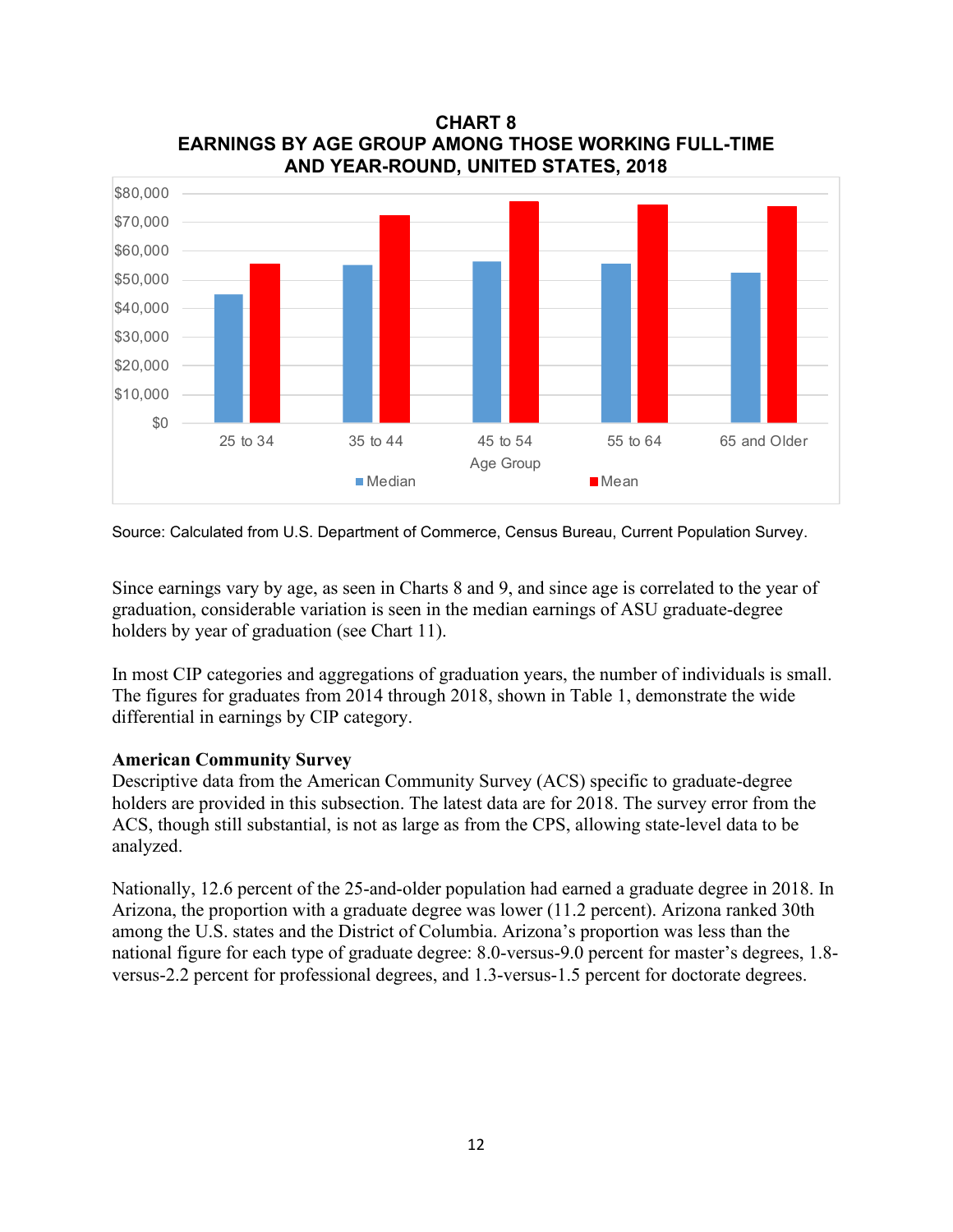

**CHART 9 MEDIAN EARNINGS BY AGE GROUP AND EDUCATIONAL ATTAINMENT AMONG THOSE WORKING FULL-TIME AND YEAR-ROUND,** 

Source: Calculated from U.S. Department of Commerce, Census Bureau, Current Population Survey.

The ACS also provides median earnings of those 25 and older with earnings by educational attainment. All graduate degrees are combined. For the educational attainment categories that can be directly compared to the CPS categories, the median earnings for the nation from the ACS are less than from the CPS (by 10.9 percent overall, 12.5 percent for high school graduates, and 8.1 percent for those with a bachelor's degree).

The median earnings figure of those with a graduate degree varies widely by state. In 2018, the highest figure was \$100,698 in the District of Columbia and the lowest figure was \$55,120 in West Virginia. Arizona's median of \$65,573 was 8.9 percent less than the national average of \$72,492 and ranked 27th. The median earnings figure of those with a graduate degree are used to adjust the economic impacts of ASU graduate-degree holders for state of residence at the end of this paper.

Adjusted for the cost of living using the latest (2017) Regional Price Parity estimates of the U.S. Department of Commerce, Bureau of Economic Analysis, the median earnings of Arizonans with a graduate degree was 5.5 percent less than the national average. Arizona ranked 30th.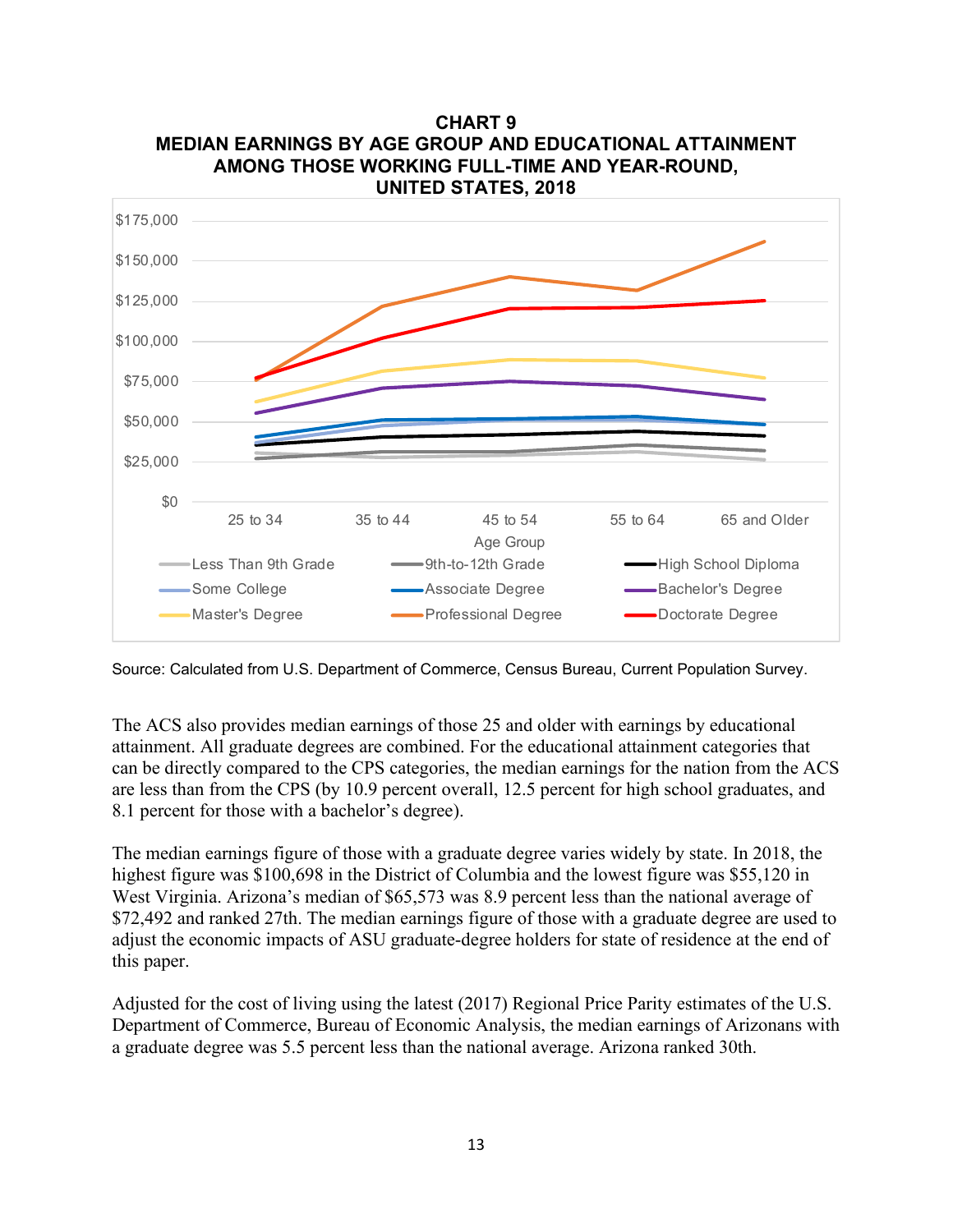

**CHART 10 WORKFORCE PARTICIPATION RATE BY AGE GROUP** 

Source: Calculated from U.S. Department of Commerce, Census Bureau, Current Population Survey.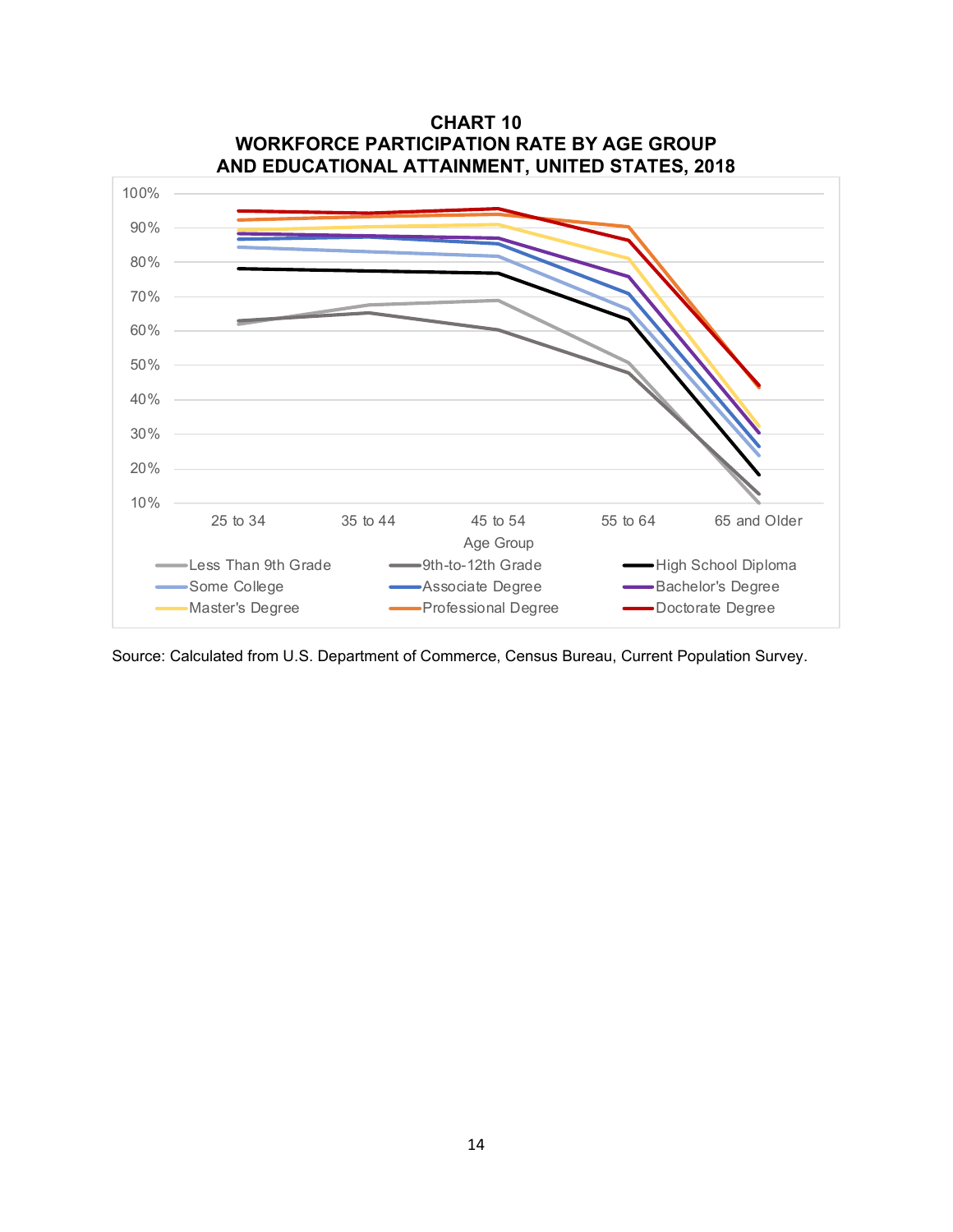**CHART 11 MEDIAN EARNINGS OF ARIZONA STATE UNIVERSITY GRADUATE-DEGREE HOLDERS WHO WERE WORKING IN ARIZONA IN 2018**



Source: Arizona Board of Regents.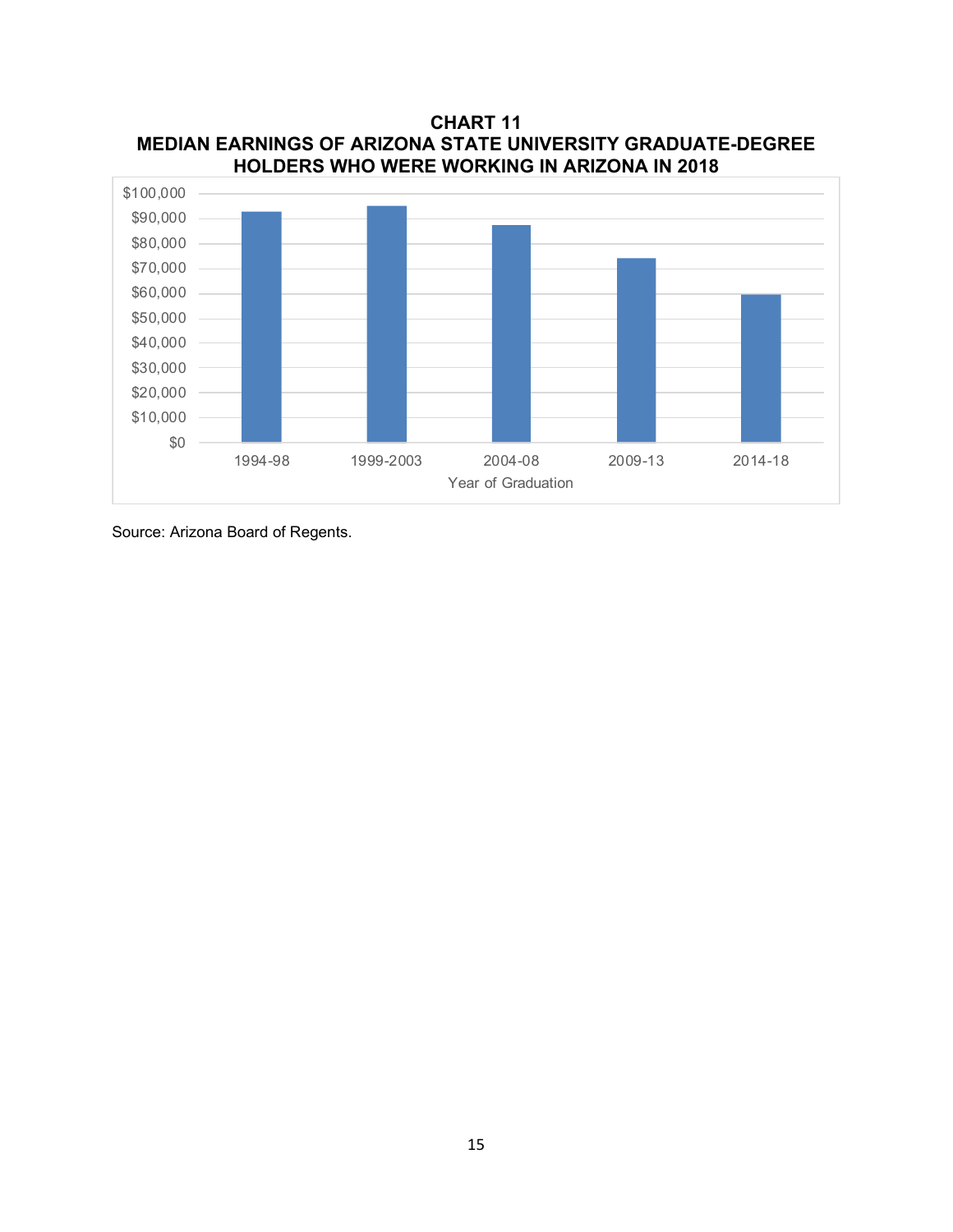## **TABLE 1**

## **MEDIAN EARNINGS OF ARIZONA STATE UNIVERSITY GRADUATE-DEGREE HOLDERS WHO WERE WORKING IN ARIZONA IN 2018 BY CLASSIFICATION OF INSTRUCTIONAL PROGRAMS, GRADUATES BETWEEN 2014 AND 2018 ONLY**

|                                                             | Number of          | Median          |
|-------------------------------------------------------------|--------------------|-----------------|
|                                                             | <b>Individuals</b> | <b>Earnings</b> |
| Computer and Information Sciences & Support Services        | 329                | \$91,343        |
| Business, Management, Marketing, and Related Support        | 2,486              | 82,360          |
| Engineering                                                 | 1,753              | 81,688          |
| <b>Mathematics and Statistics</b>                           | 72                 | 72,783          |
| <b>Health Professions and Related Clinical Sciences</b>     | 1,129              | 71,047          |
| <b>Engineering Technologies/Technicians</b>                 | 168                | 66,683          |
| <b>Legal Professions and Studies</b>                        | 989                | 65,850          |
| Psychology                                                  | 208                | 59,560          |
| <b>University Total</b>                                     | 13,567             | 59,545          |
| <b>Biological and Biomedical Sciences</b>                   | 199                | 57,926          |
| Natural Resources and Conservation                          | 125                | 57,858          |
| Architecture and Related Services                           | 264                | 56,252          |
| <b>Physical Sciences</b>                                    | 79                 | 55,442          |
| Parks, Recreation, Leisure and Fitness Studies              | 59                 | 52,597          |
| Multi/Interdisciplinary Studies                             | 175                | 51,403          |
| Education                                                   | 2,596              | 51,126          |
| Security and Protective Services                            | 336                | 50,813          |
| Social Sciences                                             | 253                | 50,652          |
| English Language and Literatures/Letters                    | 117                | 49,956          |
| <b>Public Administration and Social Service Professions</b> | 1,514              | 49,252          |
| Communication, Journalism, and Related Programs             | 204                | 49,064          |
| History                                                     | 64                 | 47,549          |
| Foreign Languages, Literatures, and Linguistics             | 60                 | 47,276          |
| Philosophy and Religious Studies                            | 42                 | 47,139          |
| Liberal Arts and Sciences, General Studies & Humanities     | 141                | 43,375          |
| Area, Ethnic, Cultural, and Gender Studies                  | 21                 | 43,322          |
| Family and Consumer Sciences/Human Sciences                 | 307                | 42,596          |
| <b>Visual and Performing Arts</b>                           | 361                | 33,779          |

Source: Arizona Board of Regents.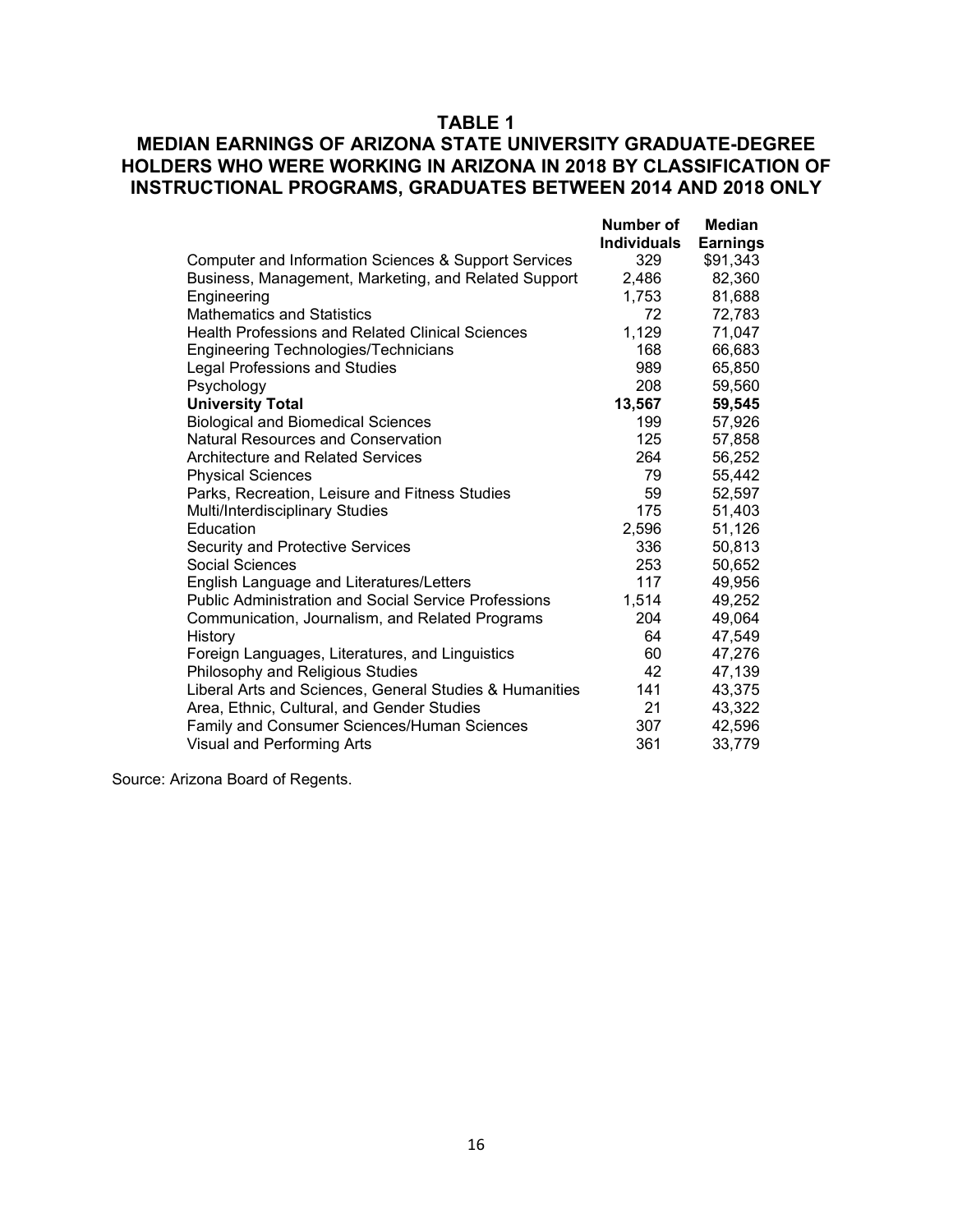## **IMPACT OF ASU GRADUATE-DEGREE HOLDERS**

The economic impact of ASU graduate-degree holders is expressed as aggregate earnings. An earnings figure was imputed for each individual, calculated as follows:

- The starting point was the overall mean earnings figure for the United States by level of degree from the CPS: \$87,570 for master's degrees, \$150,215 for professional degrees, and \$125,331 for doctorates. These means are based on the earnings of all workers, not those working full-time and year-round.
- The starting earnings figure was adjusted for the age of the individual and the field of degree (CIP).
	- o The age adjustment used CPS data for 10-year age groups, interpolating earnings by single year of age. Mean earnings by single year of age was expressed as a ratio to the overall mean by degree level.
	- o The field-of-degree adjustment used the ABOR data by CIP. In many of the CIP categories, the number of individuals who earned a degree over a five-year period and were working in Arizona in 2018 was too small to produce a reasonable median earnings figure. For example, across the five five-year aggregations of graduation dates, the median for the physical sciences category ranged from 93 to-130 percent of the overall median. To produce more reliable figures by CIP, a weighted earnings figure was calculated for the entire 1994-through-2018 period for each CIP category. Median earnings by CIP was expressed as a ratio to the overall median.[2](#page-17-0)
- The earnings figure for each individual was calculated as the mean by level of degree times the factor for age times the factor for the field of degree.
- In order to tally the total impact over all 142,328 individuals, the earnings figure by individual was further adjusted for workforce participation using the CPS data on workforce participation by age and degree level. Workforce participation by single year of age was estimated, using a combination of interpolated values from the 10-year age groups and workforce participation rates by single year of age for the nation calculated from the ACS PUMS (public use microdata sample).

#### **Economic Impact**

The total worldwide earnings of ASU graduate-degree holders as of March 2020 based on 2018 earnings data is estimated at \$11.5 billion. The aggregate total can be calculated for subgroups based on any of the fields available in the alumni database. Detail is provided below by region of residence and by year of graduation of ASU graduate-degree holders.

## **By Region of Residence**

A breakout of the impact of ASU graduate-degree holders by geographic region of residence is provided in Table 2. The number and their aggregate earnings vary substantially by region. Just more than half (50.3 percent) live in Arizona. Arizona's share of aggregate earnings assuming

<span id="page-17-0"></span> $2$  The assignment of the CIP category to an individual was based on a combination of the diploma, academic plan description, and school. In some cases, judgment had to be used in selecting the CIP category. For those who graduated prior to 1980, the academic plan description is nearly always missing from the alumni database. If the nature of the degree was not available, the field-of-degree factor was assumed to be 1 for Doctor of Philosophy and Master of Science degrees and 0.9 for Master of Arts degrees.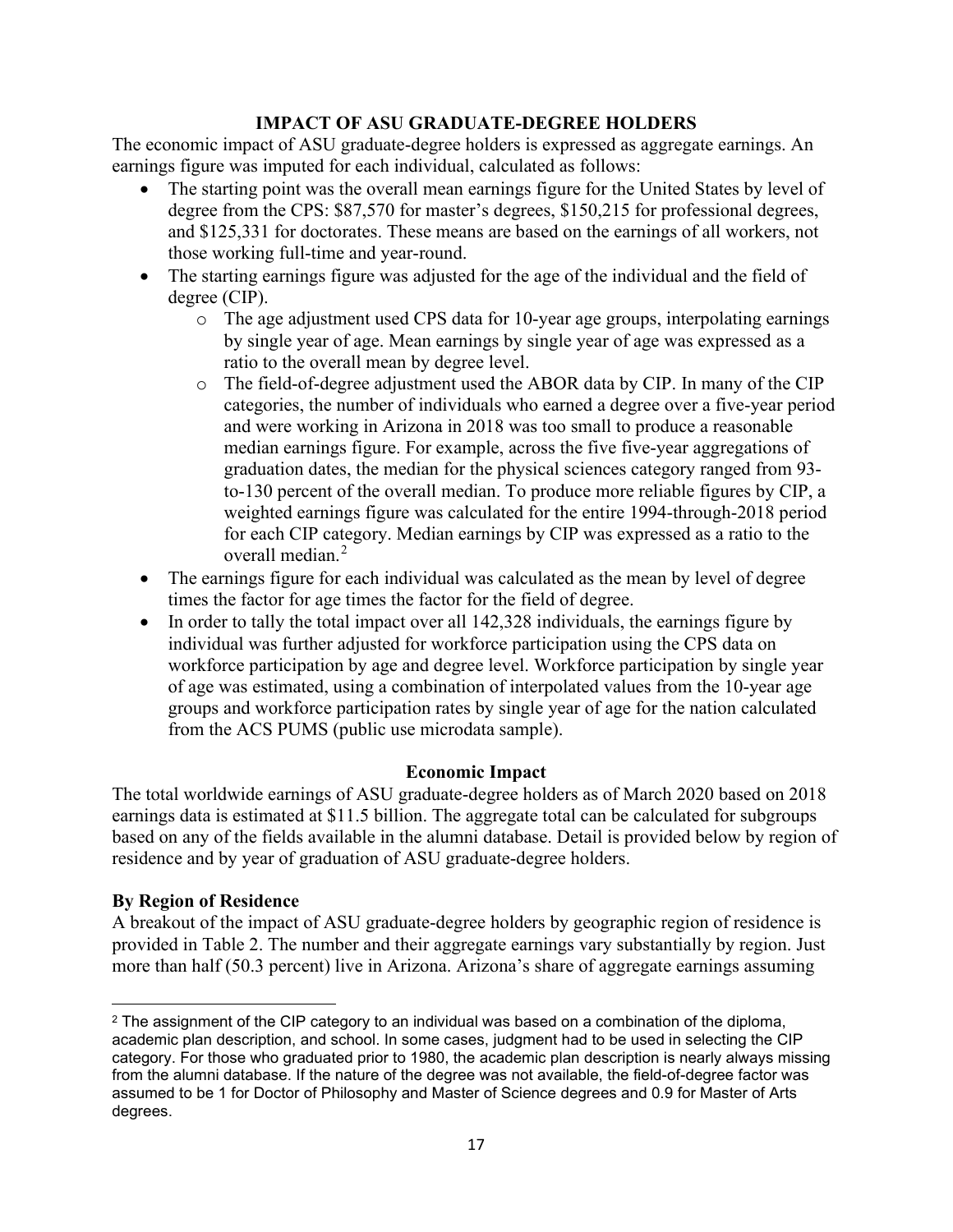## **TABLE 2 EARNINGS OF LIVING ARIZONA STATE UNIVERSITY GRADUATE-DEGREE HOLDERS BY PLACE OF RESIDENCE**

**Aggregate Earnings in** 

 $\sim 1$ 

 $\mathbf{L}$ 

|                            |               | Ayyıcyalc Lammyə in<br><b>Millions</b> |                     |              |                 |         |
|----------------------------|---------------|----------------------------------------|---------------------|--------------|-----------------|---------|
|                            |               | <b>Assuming</b><br>100%                | <b>Adjusted for</b> |              |                 |         |
|                            | <b>Number</b> | Workforce                              | <b>Workforce</b>    | <b>Share</b> | Average         | Average |
| <b>Place of Residence</b>  | Living        | <b>Participation</b>                   | Participation       | Working      | <b>Earnings</b> | Age     |
| <b>TOTAL</b>               | 142,328       | \$14,034.5                             | \$11,516.6          | 82.1%        | \$98,607        | 49.0    |
| Arizona                    | 71,521        | 6,871.0                                | 5,604.0             | 81.6         | 96,070          | 49.2    |
| Metropolitan Phoenix       | 64,553        | 6,299.2                                | 5,178.1             | 82.2         | 97,582          | 48.6    |
| Metropolitan Tucson        | 3,286         | 270.3                                  | 213.0               | 78.8         | 82,249          | 51.5    |
| <b>Balance of State</b>    | 3,682         | 301.5                                  | 212.9               | 70.6         | 81,885          | 57.9    |
| U.S. Regions:              |               |                                        |                     |              |                 |         |
| <b>Balance of Mountain</b> | 8,248         | 791.8                                  | 625.8               | 79.0         | 96,004          | 51.9    |
| Pacific                    | 20,412        | 2,106.8                                | 1,747.3             | 82.9         | 103,213         | 48.2    |
| <b>West North Central</b>  | 3,220         | 304.1                                  | 247.4               | 81.4         | 94,430          | 50.5    |
| <b>West South Central</b>  | 5,644         | 585.7                                  | 480.3               | 82.0         | 103,778         | 49.8    |
| East North Central         | 5,719         | 553.5                                  | 461.2               | 83.3         | 96,791          | 47.4    |
| <b>East South Central</b>  | 1,351         | 127.7                                  | 101.6               | 79.6         | 94,541          | 50.6    |
| New England                | 2,050         | 202.7                                  | 170.7               | 84.2         | 98,882          | 47.4    |
| Mid-Atlantic               | 4,119         | 400.9                                  | 341.8               | 85.3         | 97,337          | 46.2    |
| South Atlantic             | 8,051         | 794.5                                  | 649.7               | 81.8         | 98,684          | 49.4    |
| Other                      | 307           | 31.4                                   | 27.3                | 86.9         | 102,233         | 45.3    |
| Foreign                    | 5,892         | 716.6                                  | 627.5               | 87.6         | 121,628         | 42.8    |
| Unknown                    | 5,794         | 547.7                                  | 432.1               | 78.9         | 94,521          | 54.1    |

Notes:

The number living is as of March 4, 2020.

The aggregate earnings estimates are based on 2018 data and reflect part-time employment by a portion of the graduates. Average earnings is calculated as aggregate earnings — assuming 100 percent workforce participation — divided by the number living.

The earnings figures of those living in other countries and of those of unknown location are based on the U.S. national average.

The U.S. regions, as defined by the U.S. Census Bureau, consist of the following:

Mountain: Arizona, Colorado, Idaho, Montana, Nevada, New Mexico, Utah and Wyoming. Pacific: Alaska, California, Hawaii, Oregon and Washington.

West North Central: Iowa, Kansas, Minnesota, Missouri, Nebraska, North Dakota and South Dakota. West South Central: Arkansas, Louisiana, Oklahoma and Texas.

East North Central: Illinois, Indiana, Michigan, Ohio and Wisconsin.

East South Central: Alabama, Kentucky, Tennessee and Mississippi.

New England: Connecticut, Maine, Massachusetts, New Hampshire, Rhode Island and Vermont. Mid-Atlantic: New Jersey, New York and Pennsylvania.

South Atlantic: Delaware, District of Columbia, Florida, Georgia, Maryland, North Carolina, South Carolina, Virginia and West Virginia.

Other: U.S. territories and military personnel stationed overseas.

Source: Calculated by authors.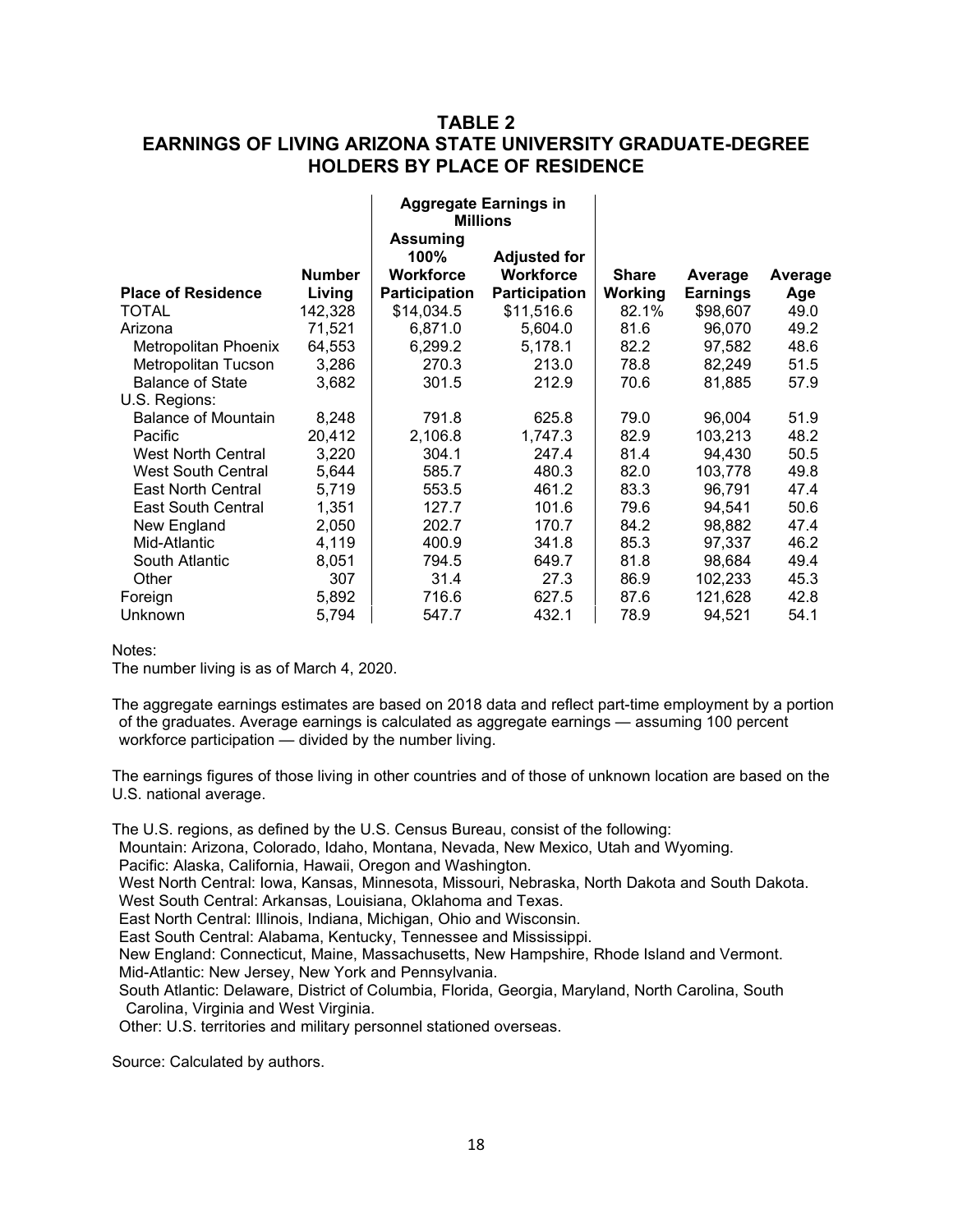100 percent workforce participation is somewhat less (49.0 percent) since average earnings in Arizona is 2.6 percent less than the total. Since all of the figures are based on national earnings data, the variation in average earnings across the regions reflects differences by region in the age distribution, the degree level, and the field of degree of ASU graduate-degree holders. No adjustment is made in this table for geographic variations in earnings or the cost of living.

Arizona's share of the aggregate earnings of ASU graduate-degree holders adjusted for workforce participation is a bit lower (48.7 percent) since the workforce participation rate of those living in Arizona (81.6 percent) is a little less than the total of all ASU graduate-degree holders of 82.1 percent. The variation in the workforce participation rates across the regions reflects differences by region in the age distribution and the degree level of ASU graduate-degree holders. No adjustment is made for geographic variations in workforce participation rates by age.

In Table 3, the information presented in Table 2 is displayed by level of degree. Overall and by degree level, average earnings, the share working, and the average age generally are within 5 percent of the overall total by region. Table 4 provides two ways of evaluating the impact of ASU graduate-degree holders on regions in the United States: per capita earnings and the total number of graduates per 1 million residents. A summary of ASU graduate-degree holders by region follows.

**Arizona and Its Subregions**. Compared to all ASU graduate-degree holders, a disproportionately high share of individuals living in Arizona have a juris doctor degree. This is offset by a disproportionately low share with a doctorate. (A very low proportion of those earning a doctorate who enter academia likely remain in Arizona.) The average earnings of those living in Arizona is below the average of all ASU graduate-degree holders, primarily among those with doctorates and master's degrees.

Within Arizona, 90.3 percent of ASU graduate-degree holders live in Metro Phoenix, compared to just more than two-thirds of all Arizonans living in Metro Phoenix. The statistics for Metro Phoenix — average earnings, percentage working, and average age — are in line with the overall total and with most regions. In contrast, in Metro Tucson and especially in the balance of the state, ASU graduate-degree holders on average are older, with lesser earnings and a lower share working. Thus, a disproportionate share (92.3 percent) of the state's aggregate earnings of ASU graduate-degree holders come from those living in Metro Phoenix.

Per capita earnings and the total number of graduates per 1 million residents are far higher in Arizona, especially in Metro Phoenix, than in any other U.S. region.

**Foreign**. The earnings of those living in other countries is based on U.S. averages. For countries such as China and India, use of the U.S. figures likely result in an overstatement of earnings. For other countries, such as Canada and Japan, the U.S. figures likely introduce little error.

Overall, just more than 4 percent of the individuals in the alumni database live in another country. Few of these individuals hold a juris doctor degree. The average earnings of those living in other countries is relatively high, due to two factors. First, only 6.1 percent of the individuals are 65 and older, compared to 21.2 percent of all ASU graduate-degree holders. Second, a much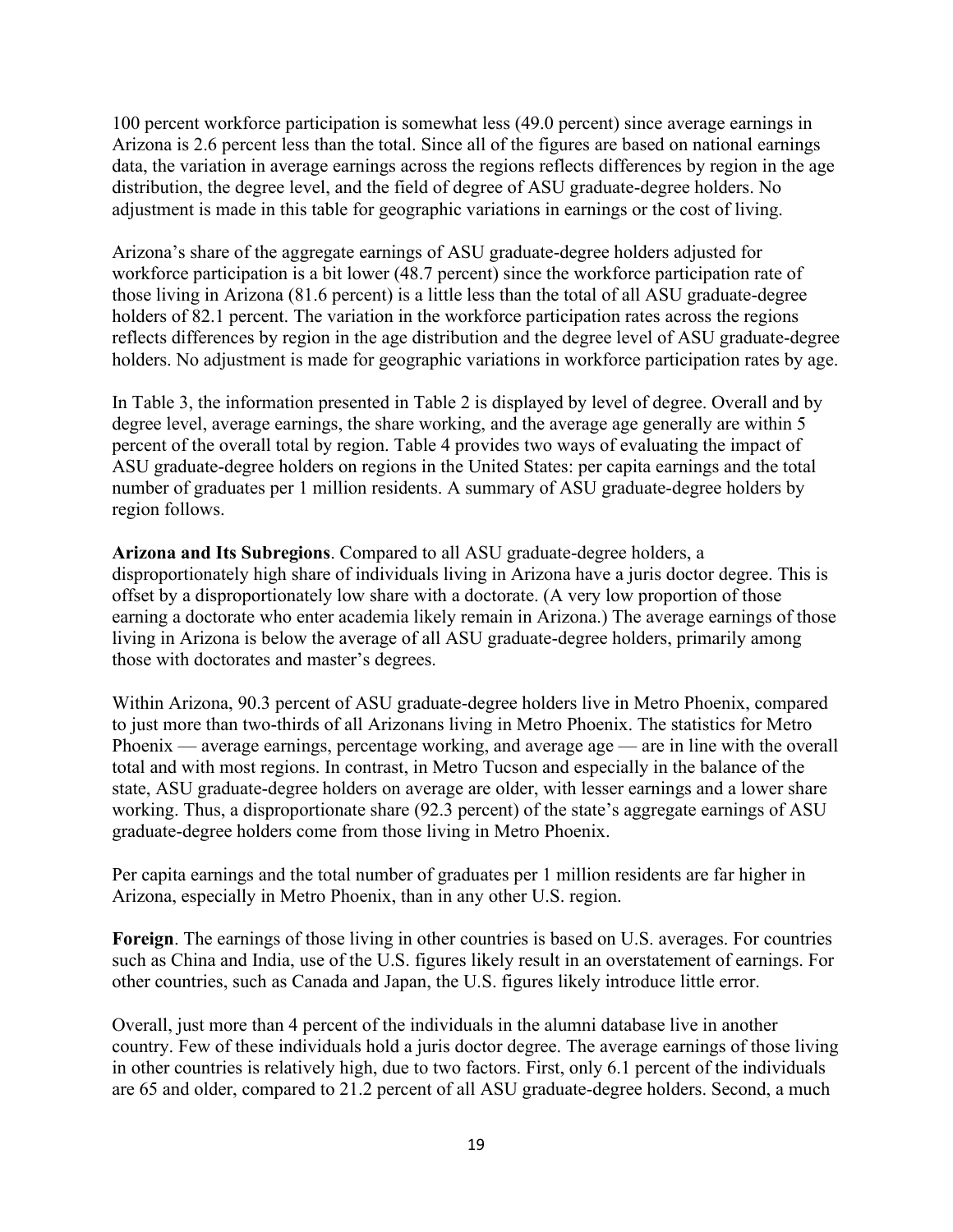## **TABLE 3 EARNINGS OF LIVING ARIZONA STATE UNIVERSITY GRADUATE-DEGREE HOLDERS BY PLACE OF RESIDENCE AND DEGREE LEVEL**

|                                                |               | <b>DOCTORATE DEGREES</b>    |                                         |              |                              |              |
|------------------------------------------------|---------------|-----------------------------|-----------------------------------------|--------------|------------------------------|--------------|
|                                                |               |                             | <b>Aggregate Earnings in</b>            |              |                              |              |
|                                                |               |                             | <b>Millions</b>                         |              |                              |              |
|                                                |               | <b>Assuming</b>             |                                         |              |                              |              |
|                                                | <b>Number</b> | 100%<br><b>Workforce</b>    | <b>Adjusted for</b><br><b>Workforce</b> | <b>Share</b> |                              |              |
| <b>Place of Residence</b>                      | Living        | Participation               | Participation                           | Working      | Average                      | Average      |
| <b>TOTAL</b>                                   | 15,346        | \$1,981.4                   | \$1,633.5                               | 82.4%        | <b>Earnings</b><br>\$129,120 | Age<br>52.6  |
| Arizona                                        | 6,028         | 735.4                       | 607.4                                   | 82.6         | 121,997                      | 51.6         |
| Metropolitan Phoenix                           | 5,491         | 671.6                       | 560.8                                   | 83.5         | 122,304                      | 50.8         |
| Metropolitan Tucson                            | 238           | 30.6                        | 24.1                                    | 78.7         | 128,639                      | 56.0         |
| <b>Balance of State</b>                        | 299           | 33.2                        | 22.6                                    | 67.9         | 111,064                      | 62.3         |
| U.S. Regions:                                  |               |                             |                                         |              |                              |              |
| <b>Balance of Mountain</b>                     | 1,114         | 138.8                       | 107.5                                   | 77.5         | 124,631                      | 56.0         |
| Pacific                                        | 2,471         | 341.8                       | 283.0                                   | 82.8         | 138,320                      | 53.0         |
| <b>West North Central</b>                      | 460           | 56.6                        | 46.0                                    | 81.3         | 123,023                      | 53.7         |
| <b>West South Central</b>                      | 789           | 105.0                       | 83.7                                    | 79.7         | 133,048                      | 55.1         |
| <b>East North Central</b>                      | 774           | 98.8                        | 82.9                                    | 83.8         | 127,703                      | 51.6         |
| <b>East South Central</b>                      | 246           | 30.7                        | 24.5                                    | 79.9         | 124,789                      | 53.8         |
| New England                                    | 321           | 41.4                        | 35.2                                    | 85.1         | 129,103                      | 50.3         |
| Mid-Atlantic                                   | 603           | 78.8                        | 68.4                                    | 86.9         | 130,653                      | 50.0         |
| South Atlantic                                 | 1,164         | 154.0                       | 125.2                                   | 81.3         | 132,301                      | 53.8         |
| Other                                          | 40            | 5.3                         | 4.6                                     | 88.3         | 131,317                      | 50.1         |
| Foreign                                        | 638           | 102.6                       | 90.9                                    | 88.6         | 160,808                      | 50.7         |
| Unknown                                        | 698           | 92.6                        | 74.0                                    | 79.9         | 132,619                      | 54.3         |
|                                                |               | <b>JURIS DOCTOR DEGREES</b> |                                         |              |                              |              |
|                                                |               |                             | <b>Aggregate Earnings in</b>            |              |                              |              |
|                                                |               |                             | <b>Millions</b>                         |              |                              |              |
|                                                |               | <b>Assuming</b>             |                                         |              |                              |              |
|                                                |               | 100%                        | <b>Adjusted for</b>                     |              |                              |              |
|                                                | <b>Number</b> | <b>Workforce</b>            | <b>Workforce</b>                        | <b>Share</b> | Average                      | Average      |
| <b>Place of Residence</b>                      | Living        | Participation               | Participation                           | Working      | <b>Earnings</b>              | Age          |
| <b>TOTAL</b>                                   | 7,385         | \$1,335.9                   | \$1,113.7                               | 83.4%        | \$180,887                    | 50.0         |
| Arizona                                        | 5,065         | 911.0                       | 757.2                                   | 83.1         | 179,866                      | 50.0         |
| Metropolitan Phoenix                           | 4,629<br>129  | 832.7<br>23.3               | 697.5<br>19.5                           | 83.8<br>83.7 | 179,889<br>180,798           | 49.5<br>49.8 |
| Metropolitan Tucson<br><b>Balance of State</b> | 307           | 55.0                        | 40.2                                    | 73.2         | 179,125                      | 56.8         |
| U.S. Regions:                                  |               |                             |                                         |              |                              |              |
| <b>Balance of Mountain</b>                     | 428           | 79.4                        | 64.1                                    | 80.7         | 185,573                      | 52.6         |
| Pacific                                        | 776           | 140.3                       | 118.0                                   | 84.1         | 180,738                      | 49.4         |
| <b>West North Central</b>                      | 95            | 17.8                        | 15.0                                    | 84.5         | 187,058                      | 50.8         |
| <b>West South Central</b>                      | 156           | 29.1                        | 25.4                                    | 87.2         | 186,684                      | 48.1         |
| <b>East North Central</b>                      | 184           | 33.3                        | 28.2                                    | 84.7         | 180,823                      | 48.9         |
| East South Central                             | 35            | 6.6                         | 5.2                                     | 78.5         | 187,637                      | 56.9         |
| New England                                    | 45            | 8.6                         | 7.3                                     | 85.5         | 190,326                      | 52.0         |
| Mid-Atlantic                                   | 113           | 20.4                        | 18.1                                    | 88.3         | 180,931                      | 46.0         |
| South Atlantic                                 | 294           | 54.5                        | 45.7                                    | 83.8         | 185,378                      | 51.0         |
| Other                                          | 16            | 3.2                         | 2.8                                     | 86.8         | 201,308                      | 51.8         |
| Foreign                                        | 20            | 3.8                         | 3.2                                     | 84.1         | 189,435                      | 50.7         |
| Unknown                                        | 158           | 27.9<br>(continued)         | 23.6                                    | 84.7         | 176,578                      | 46.6         |
|                                                |               |                             |                                         |              |                              |              |

20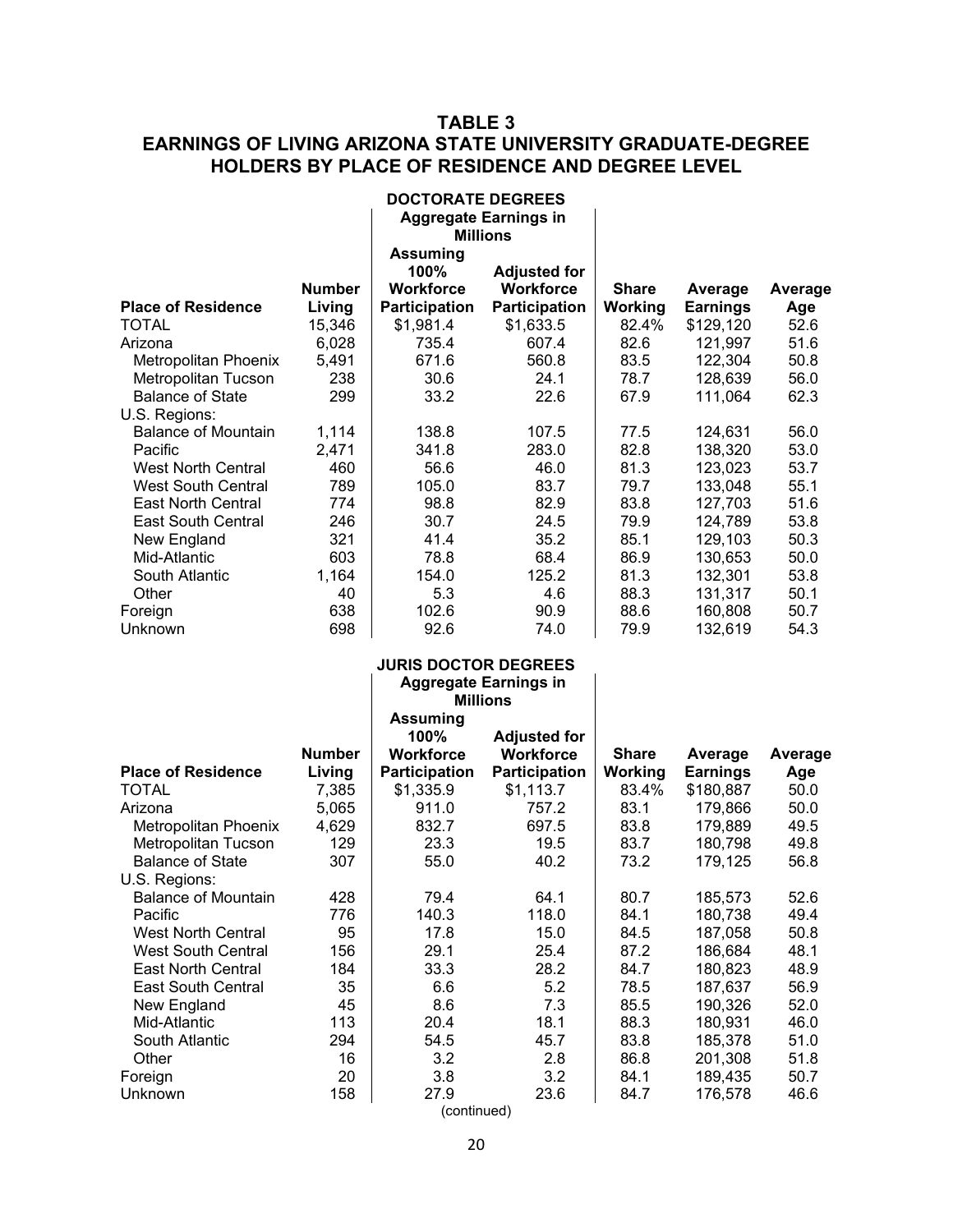## **TABLE 3 (continued) EARNINGS OF LIVING ARIZONA STATE UNIVERSITY GRADUATE-DEGREE HOLDERS BY PLACE OF RESIDENCE AND DEGREE LEVEL**

**MASTER'S DEGREES**

|                            |               | MAJIER J DEUREEJ<br><b>Aggregate Earnings in</b><br><b>Millions</b> |                                         |              |                 |         |
|----------------------------|---------------|---------------------------------------------------------------------|-----------------------------------------|--------------|-----------------|---------|
|                            | <b>Number</b> | <b>Assuming</b><br>100%<br>Workforce                                | <b>Adjusted for</b><br><b>Workforce</b> | <b>Share</b> | Average         | Average |
| <b>Place of Residence</b>  | Living        | <b>Participation</b>                                                | <b>Participation</b>                    | Working      | <b>Earnings</b> | Age     |
| <b>TOTAL</b>               | 119,597       | \$10,717.2                                                          | \$8,769.4                               | 81.8%        | \$89,611        | 48.5    |
| Arizona                    | 60,428        | 5,224.5                                                             | 4,239.2                                 | 81.1         | 86,458          | 48.9    |
| Metropolitan Phoenix       | 54,433        | 4,795.0                                                             | 3,919.9                                 | 81.7         | 88,089          | 48.3    |
| Metropolitan Tucson        | 2,919         | 216.3                                                               | 169.3                                   | 78.3         | 74,111          | 51.2    |
| <b>Balance of State</b>    | 3,076         | 213.3                                                               | 150.1                                   | 70.4         | 69,344          | 57.6    |
| U.S. Regions:              |               |                                                                     |                                         |              |                 |         |
| <b>Balance of Mountain</b> | 6,706         | 573.6                                                               | 454.2                                   | 79.2         | 85,532          | 51.2    |
| Pacific                    | 17,165        | 1,624.7                                                             | 1,346.3                                 | 82.9         | 94,654          | 47.5    |
| <b>West North Central</b>  | 2,665         | 230.0                                                               | 186.3                                   | 81.0         | 86,314          | 50.0    |
| <b>West South Central</b>  | 4,699         | 451.6                                                               | 371.2                                   | 82.2         | 96,111          | 48.9    |
| <b>East North Central</b>  | 4,761         | 421.4                                                               | 350.2                                   | 83.1         | 88,518          | 46.7    |
| <b>East South Central</b>  | 1,070         | 90.5                                                                | 71.9                                    | 79.5         | 84,542          | 49.7    |
| New England                | 1,684         | 152.7                                                               | 128.1                                   | 83.9         | 90,678          | 46.7    |
| Mid-Atlantic               | 3,403         | 301.7                                                               | 255.3                                   | 84.6         | 88,658          | 45.4    |
| South Atlantic             | 6,593         | 586.0                                                               | 478.8                                   | 81.7         | 88,883          | 48.6    |
| Other                      | 251           | 22.9                                                                | 19.8                                    | 86.6         | 91,282          | 44.0    |
| Foreign                    | 5,234         | 610.3                                                               | 533.3                                   | 87.4         | 116,594         | 41.8    |
| Unknown                    | 4,938         | 427.2                                                               | 334.5                                   | 78.3         | 64,794          | 54.4    |

Notes:

The number living is as of March 4, 2020.

The aggregate earnings estimates are based on 2018 data and reflect part-time employment by a portion of the graduates. Average earnings is calculated as aggregate earnings — assuming 100 percent workforce participation — divided by the number living.

The earnings figures of those living in other countries and of those of unknown location are based on the U.S. national average.

The U.S. regions, as defined by the U.S. Census Bureau, consist of the following:

Mountain: Arizona, Colorado, Idaho, Montana, Nevada, New Mexico, Utah and Wyoming.

Pacific: Alaska, California, Hawaii, Oregon and Washington.

West North Central: Iowa, Kansas, Minnesota, Missouri, Nebraska, North Dakota and South Dakota. West South Central: Arkansas, Louisiana, Oklahoma and Texas.

East North Central: Illinois, Indiana, Michigan, Ohio and Wisconsin.

East South Central: Alabama, Kentucky, Tennessee and Mississippi.

New England: Connecticut, Maine, Massachusetts, New Hampshire, Rhode Island and Vermont. Mid-Atlantic: New Jersey, New York and Pennsylvania.

South Atlantic: Delaware, District of Columbia, Florida, Georgia, Maryland, North Carolina, South Carolina, Virginia and West Virginia.

Other: U.S. territories and military personnel stationed overseas.

Source: Calculated by authors.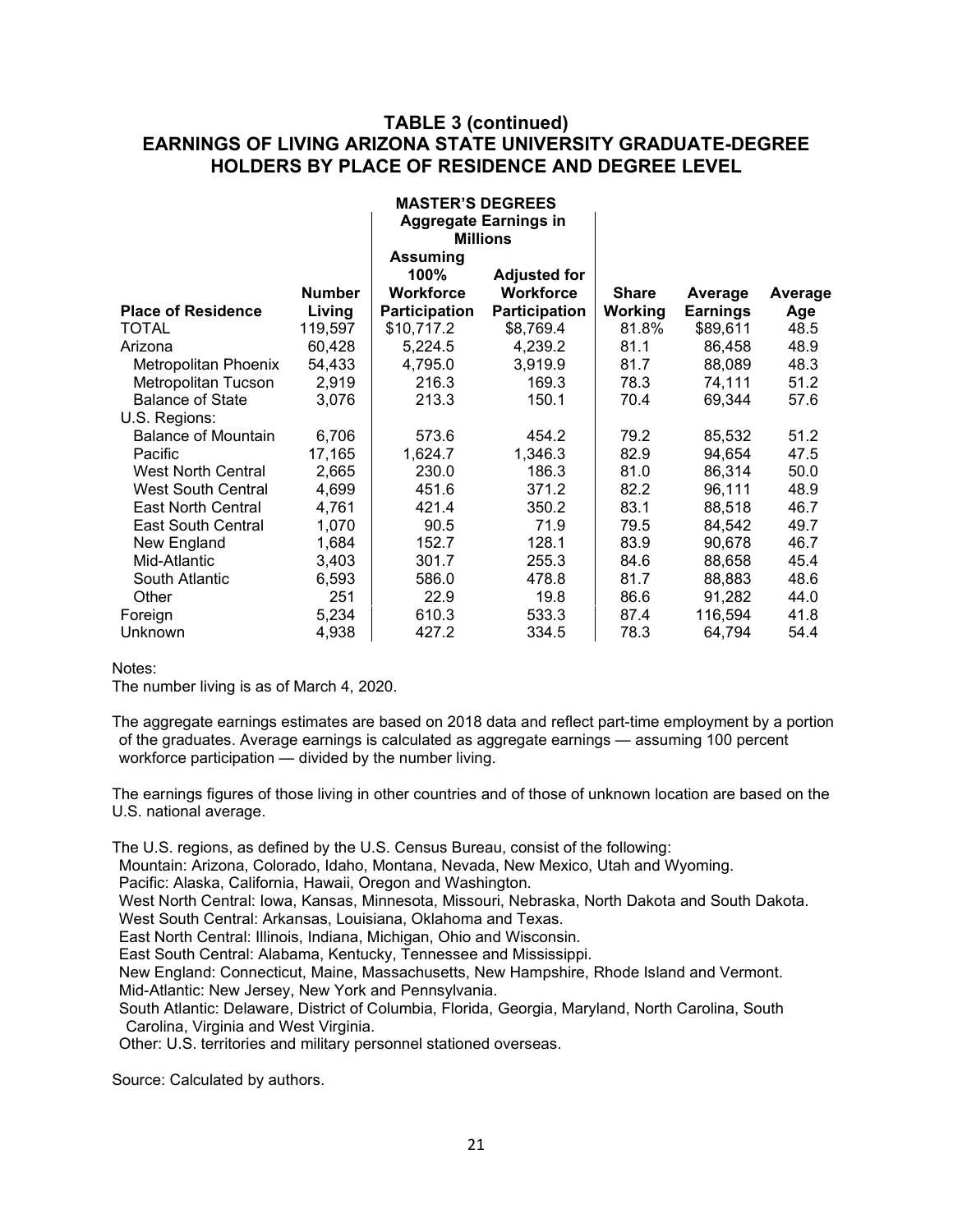## **TABLE 4 EARNINGS OF LIVING ARIZONA STATE UNIVERSITY GRADUATE-DEGREE HOLDERS BY PLACE OF RESIDENCE RELATIVE TO POPULATION**

|                            |                   | <b>Number of Graduates Per 1 Million Residents</b> |                  |         |          |  |
|----------------------------|-------------------|----------------------------------------------------|------------------|---------|----------|--|
|                            | <b>Per Capita</b> |                                                    |                  | Profes- |          |  |
| <b>Place of Residence</b>  | <b>Earnings</b>   | Total                                              | <b>Doctorate</b> | sional  | Master's |  |
| Arizona                    | \$769.9           | 9,826                                              | 828              | 696     | 8,302    |  |
| Metropolitan Phoenix       | 1,045.4           | 13,033                                             | 1,109            | 935     | 10,990   |  |
| <b>Metropolitan Tucson</b> | 202.7             | 3,128                                              | 227              | 123     | 2,779    |  |
| <b>Balance of State</b>    | 166.9             | 2.887                                              | 234              | 241     | 2,412    |  |
| U.S. Regions:              |                   |                                                    |                  |         |          |  |
| <b>Balance of Mountain</b> | 35.6              | 469                                                | 63               | 24      | 382      |  |
| <b>Pacific</b>             | 32.7              | 382                                                | 46               | 15      | 321      |  |
| <b>West North Central</b>  | 11.5              | 150                                                | 22               | 4       | 124      |  |
| West South Central         | 11.8              | 139                                                | 19               | 4       | 116      |  |
| <b>East North Central</b>  | 9.8               | 122                                                | 17               | 4       | 102      |  |
| East South Central         | 5.3               | 71                                                 | 13               | 2       | 56       |  |
| New England                | 11.5              | 138                                                | 22               | 3       | 113      |  |
| Mid-Atlantic               | 8.3               | 100                                                | 15               | 3       | 83       |  |
| South Atlantic             | 9.9               | 122                                                | 18               | 5       | 100      |  |

Notes:

The number living is as of March 4, 2020.

The aggregate earnings estimates used to calculate per capita earnings are based on 2018 data and reflect part-time employment by a portion of the graduates.

The U.S. regions, as defined by the U.S. Census Bureau, consist of the following:

Mountain: Arizona, Colorado, Idaho, Montana, Nevada, New Mexico, Utah and Wyoming.

Pacific: Alaska, California, Hawaii, Oregon and Washington.

West North Central: Iowa, Kansas, Minnesota, Missouri, Nebraska, North Dakota and South Dakota. West South Central: Arkansas, Louisiana, Oklahoma and Texas.

East North Central: Illinois, Indiana, Michigan, Ohio and Wisconsin.

East South Central: Alabama, Kentucky, Tennessee and Mississippi.

New England: Connecticut, Maine, Massachusetts, New Hampshire, Rhode Island and Vermont.

Mid-Atlantic: New Jersey, New York and Pennsylvania.

South Atlantic: Delaware, District of Columbia, Florida, Georgia, Maryland, North Carolina, South Carolina, Virginia and West Virginia.

Other: U.S. territories and military personnel stationed overseas.

Source: Calculated by authors, using July 1, 2019 population estimates of the U.S. Department of Commerce, Census Bureau.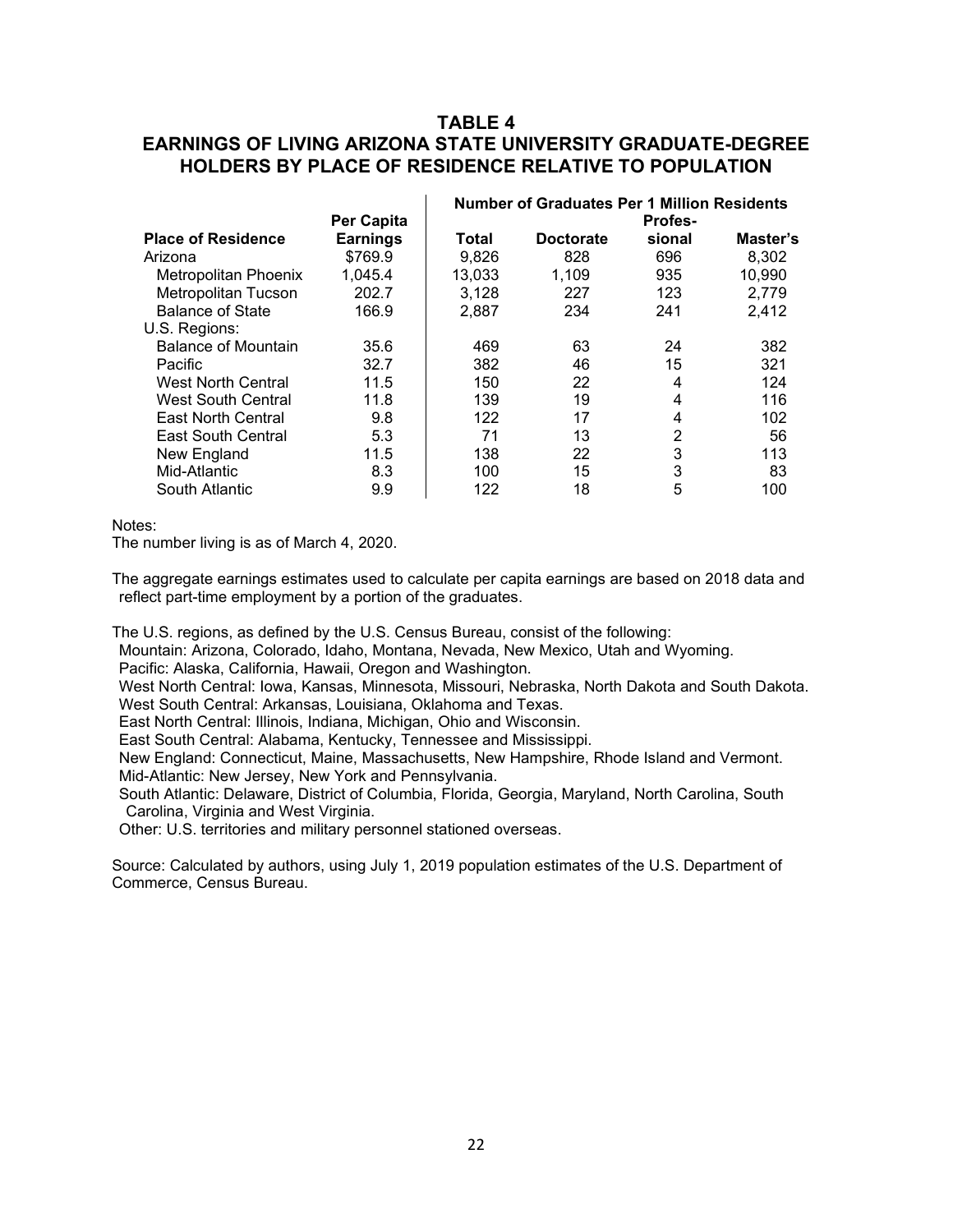higher share of those living in other countries than of all ASU graduate-degree holders earned a degree in a high-paying field, including business, computer science, engineering, physical and biological sciences, and technology.

**Unknown**. This category consists of those ASU graduate-degree holders whose address is blank in the alumni database. Overall, just more than 4 percent of the individuals in the alumni database have an unknown address.

The average age among those with master's degrees is rather high, causing average earnings to be low. An examination of the age distribution of individuals with an unknown address reveals a high proportion of age 75 and older (21.2 percent versus 8.5 percent overall). Thus, some individuals with an unknown address may be deceased. As with those living in other countries, use of the U.S. earnings figures may not be appropriate for those with an unknown address.

ASU graduate-degree holders with an unknown address combined with those living in another country account for only 9.2 percent of the estimated overall \$11.5 billion impact. Thus, even if the impact of ASU graduate-degree holders with an unknown address and those living in another country are somewhat overstated, the effect on the overall estimate of \$11.5 billion is at most a few hundred million dollars.

**Balance of Mountain Region**. Other than Arizona, per capita earnings and the total number of graduates per 1 million residents are highest in the Mountain region. A relatively high share of the residents of the Mountain region hold a doctorate. The average age is relatively high in each of the degree levels, suggesting that along with much of Arizona, the Mountain region is a favored destination for ASU graduate-degree holders of retirement age.

**Pacific Region**. Other than Arizona and the balance of the Mountain region, per capita earnings and the total number of graduates per 1 million residents are highest in the Pacific region. Average earnings is above average among those with doctorates and master's degrees.

**Other Regions**. Per capita earnings and the total number of graduates per 1 million residents are much lower in each of the other regions than in the western part of the country. The figures are especially low in the East South Central region.

## **By Graduation Date**

Aggregate earnings figures by graduation date are shown in Table 5. In the earlier graduation years, many ASU graduates have died, the workforce participation rate is low, and most of those still active in the workforce do not work full-time and year-round, greatly reducing average earnings. Among more recent graduates, the number of deaths is insignificant — the number living reflects the sizable increase in the number of graduate degrees earned by ASU students in recent years. Workforce participation rates are high and few work less than full-time and yearround, boosting average earnings. The lower average earnings of the most recent graduates are due to their younger age and fewer years of work experience.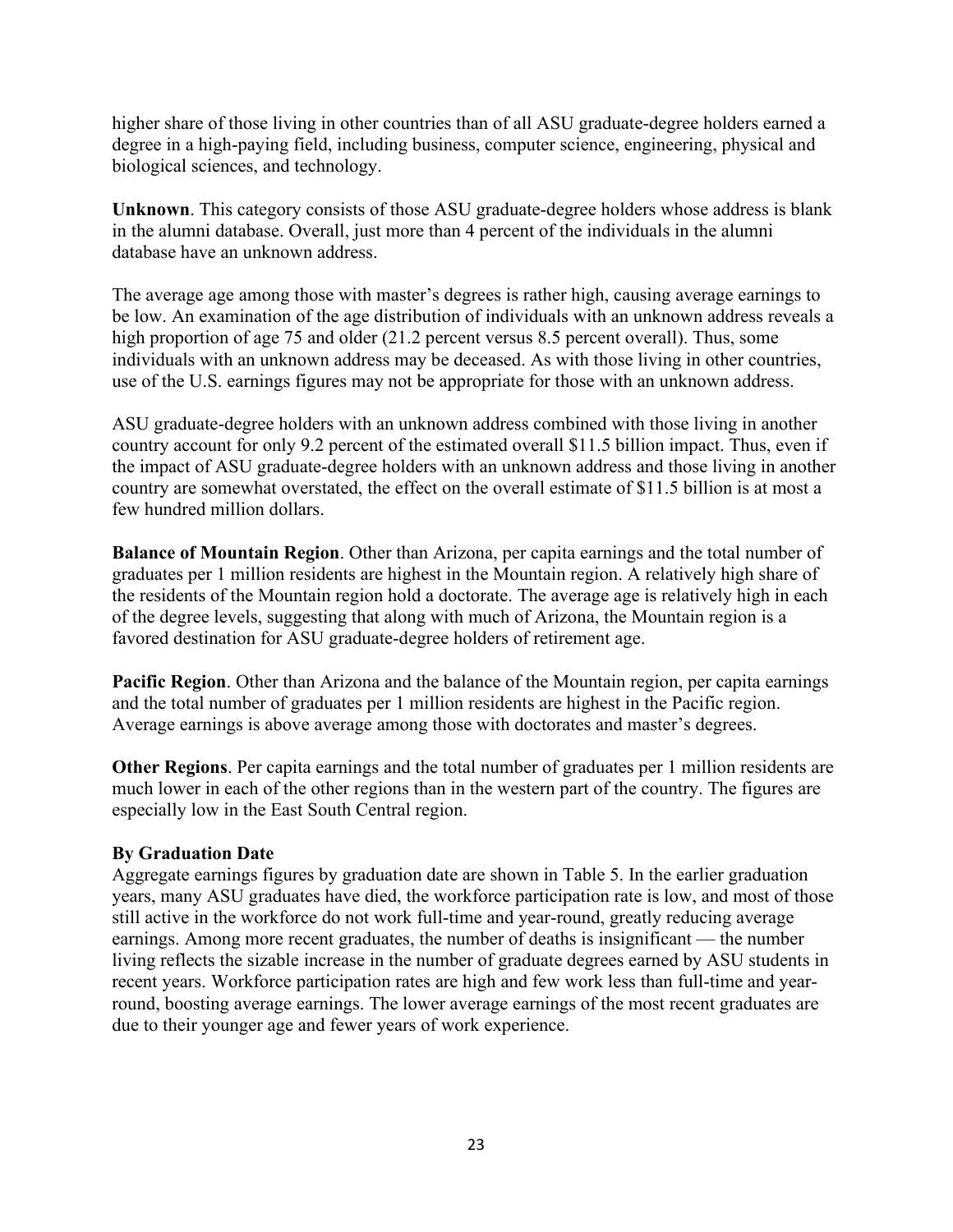## **TABLE 5 EARNINGS OF LIVING ARIZONA STATE UNIVERSITY GRADUATE-DEGREE HOLDERS BY YEAR OF GRADUATION**

|                   |               | <b>Aggregate Earnings in Millions</b> |                      |              |                 |         |
|-------------------|---------------|---------------------------------------|----------------------|--------------|-----------------|---------|
|                   |               | Assuming 100%                         | <b>Adjusted for</b>  |              |                 |         |
| Year of           | <b>Number</b> | <b>Workforce</b>                      | <b>Workforce</b>     | <b>Share</b> | Average         | Average |
| <b>Graduation</b> | Living        | <b>Participation</b>                  | <b>Participation</b> | Working      | <b>Earnings</b> | Age     |
| <b>TOTAL</b>      | 142,328       | \$14,034.5                            | \$11,516.6           | 82.1%        | \$98,607        | 49      |
| Before 1955       | 113           | 2.5                                   | 0.0                  | 0.3          | 22,262          | 95      |
| 1955-59           | 298           | 7.7                                   | 0.1                  | 0.9          | 25,815          | 92      |
| 1960-64           | 926           | 33.4                                  | 1.4                  | 4.2          | 36,144          | 87      |
| 1965-69           | 2,983         | 137.2                                 | 17.1                 | 12.5         | 45.999          | 82      |
| 1970-74           | 5,888         | 373.0                                 | 94.6                 | 25.4         | 63,345          | 77      |
| 1975-79           | 7,035         | 497.5                                 | 202.1                | 40.6         | 70.711          | 72      |
| 1980-84           | 6,363         | 567.0                                 | 329.1                | 58.1         | 89,107          | 68      |
| 1985-89           | 6,932         | 708.8                                 | 516.8                | 72.9         | 102,255         | 64      |
| 1990-94           | 9,378         | 1,046.8                               | 846.8                | 80.9         | 111,625         | 60      |
| 1995-99           | 11,919        | 1,392.8                               | 1,203.4              | 86.4         | 116,855         | 55      |
| 2000-04           | 13,946        | 1,684.5                               | 1,495.5              | 88.8         | 120.787         | 50      |
| 2005-09           | 17.017        | 1,970.3                               | 1.767.0              | 89.7         | 115.783         | 45      |
| 2010-14           | 23,497        | 2,437.8                               | 2,201.9              | 90.3         | 103,748         | 39      |
| 2015-19           | 36.033        | 3,175.2                               | 2,840.7              | 89.5         | 88,120          | 33      |

Notes:

The number living is as of March 4, 2020.

The aggregate earnings estimates are based on 2018 data and reflect part-time employment by a portion of the graduates. Average earnings is calculated as aggregate earnings — assuming 100 percent workforce participation — divided by the number living.

Source: Calculated by authors.

#### **Fiscal Impact**

In addition to an economic impact, a fiscal impact of ASU graduate-degree holders living in Arizona has been estimated. The fiscal impact is measured as the estimated taxes paid on earnings, expressed as the total impact on all state and local governments. Since the tax rate to apply is not known definitively, a range of tax payments is provided.

The latest ABOR report assumes an average tax rate of 7.1 percent, but this is based on a 2007 study conducted by the Government of the District of Columbia. More recent studies by that organization place the tax rate at between 8.4-and-8.6 percent for Arizonans with incomes of between \$50,000 and \$150,000.<sup>[3](#page-24-0)</sup>

The Institute on Taxation and Economic Policy (ITEP) places the tax rate at 8.5 percent for Arizonans with an income between \$55,000 and \$96,400.[4](#page-24-1) The estimated mean earnings of ASU

<span id="page-24-1"></span><span id="page-24-0"></span><sup>3</sup> "Tax Rates and Tax Burdens: A Nationwide Comparison," [https://cfo.dc.gov/node/215912.](https://cfo.dc.gov/node/215912) <sup>4</sup> "Who Pays? A Distributional Analysis of the Tax Systems in All 50 States," October 2018, [https://itep.org/wp-content/uploads/whopays-ITEP-2018.pdf.](https://itep.org/wp-content/uploads/whopays-ITEP-2018.pdf)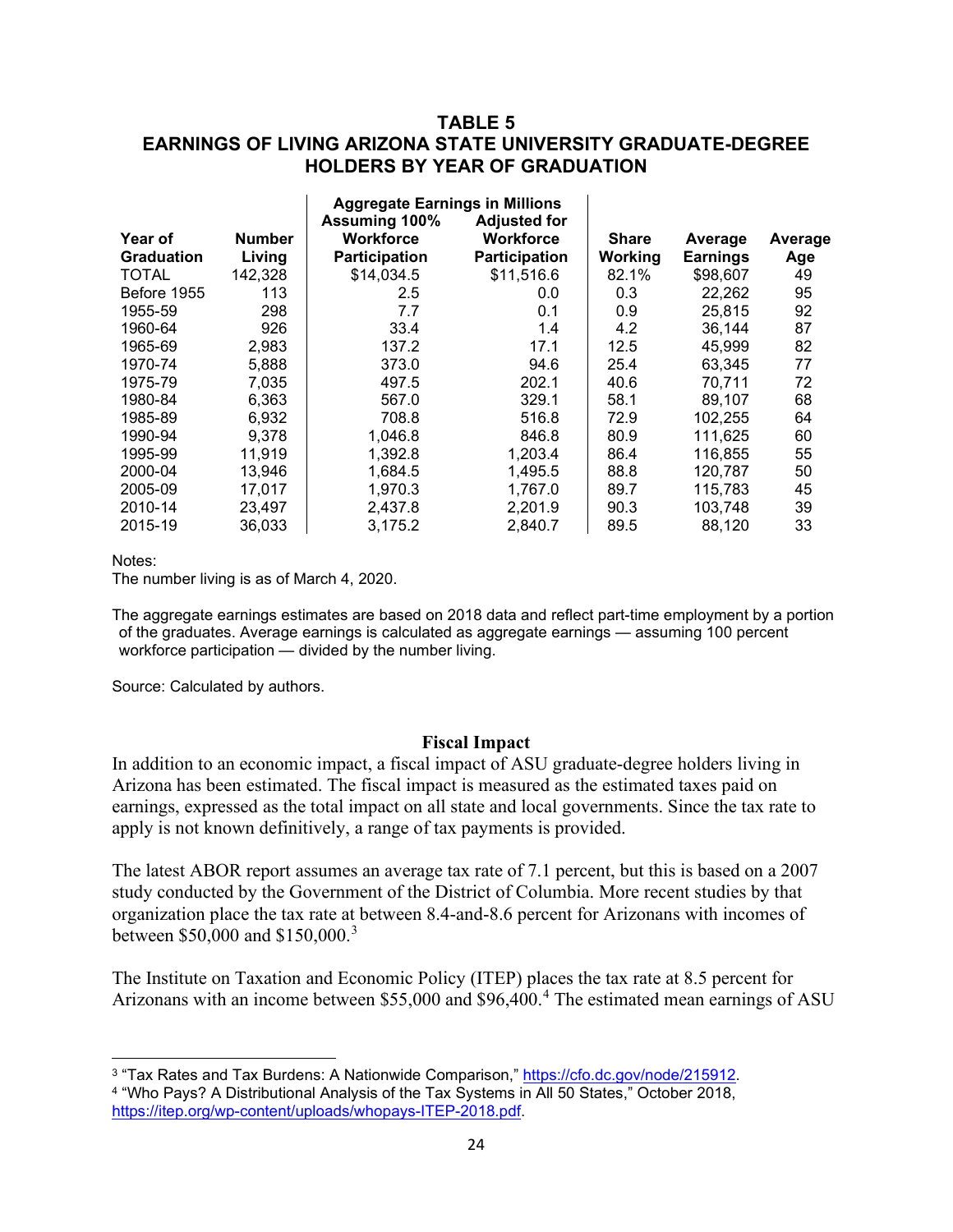graduate-degree holders living in Arizona of \$96,070 is near the top of this range. According to ITEP, the tax rate in the next-higher income bracket of \$96,400-to-189,900 is only 7.5 percent.

Based on the earnings figure of \$5,604 million and a tax rate of 7.1 percent, ASU graduatedegree holders living in Arizona paid \$397.9 million to Arizona state and local governments based only on their earnings. Using a tax rate of 8.5 percent, the figure is \$476.3 million.

In fiscal year 2017, the latest data, state government collected 56.75 percent of the state and local government taxes paid in Arizona.<sup>[5](#page-25-0)</sup> Based on the 7.1 percent tax rate, this amounts to \$225.8 million; based on an 8.5 percent rate, the figure is \$270.3 million.

## **Adjustment of Economic Impact by State of Residence**

Based on data from the ACS, the median earnings of workforce participants with a graduate degree aged 25 and older vary considerably by state. Various factors, including geographic differences in the cost of living, cause this variation in earnings by state.

To account for this geographic variation, the imputed earnings figure for each individual in the alumni database living in the United States was adjusted by the ratio of median earnings of those with a graduate degree by state to the national average. Table 6 summarizes the impact of this adjustment.

Overall for the nation (excluding those living in U.S. territories and those stationed overseas), this adjustment lowers the impact of ASU graduate-degree holders by 2.6 percent (\$255 million). The effect of the adjustment varies widely by region, from an increase of 18.8 percent in the Pacific region to a decrease of 17.4 percent in the East South Central region. The impact of those living in Arizona is lowered by 8.9 percent with the adjustment.

<span id="page-25-0"></span><sup>5</sup> U.S. Census Bureau, Annual Survey of State and Local Government Finances, [https://www.census.gov/programs-surveys/gov-finances.html.](https://www.census.gov/programs-surveys/gov-finances.html)